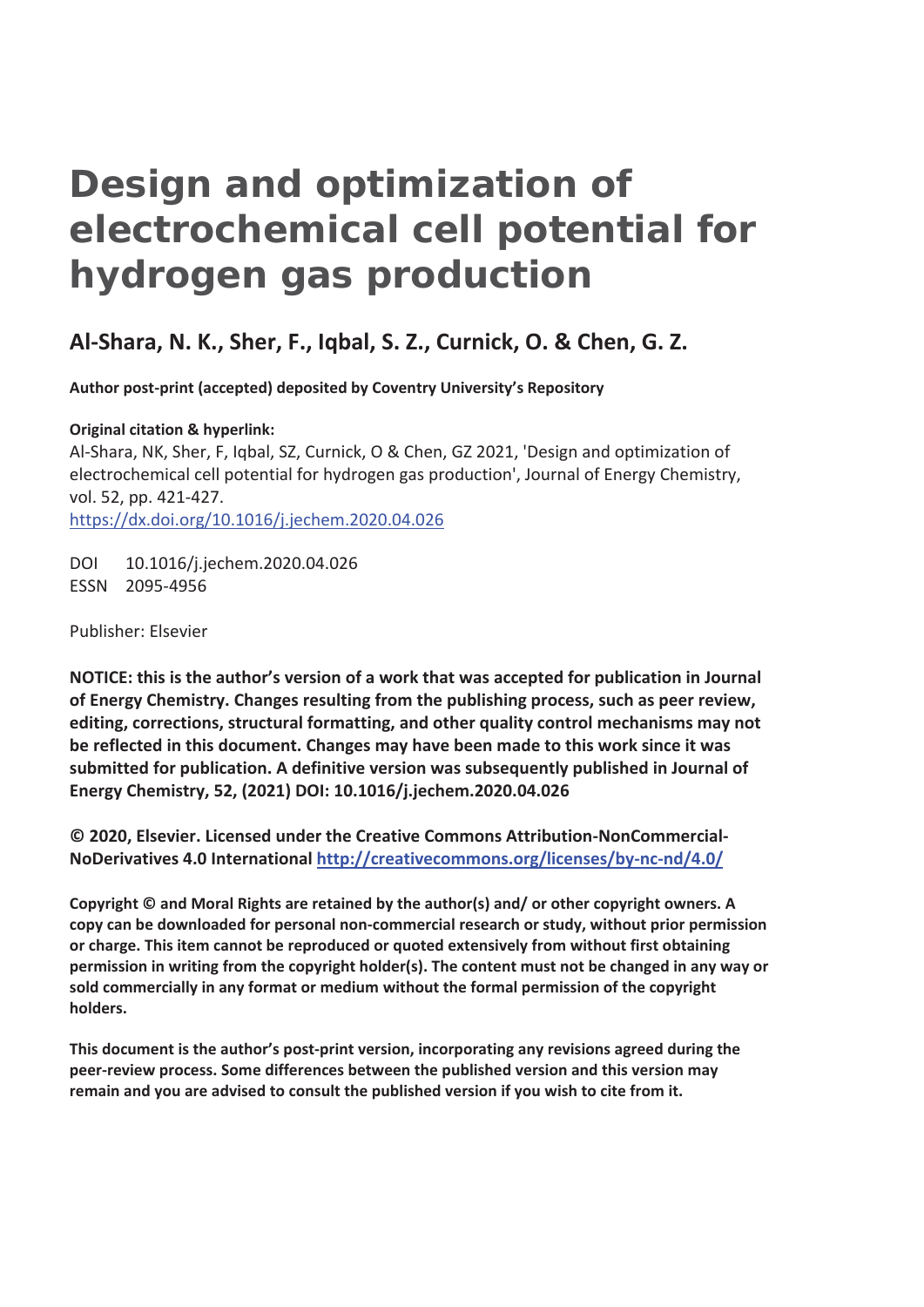# **Design and optimization of electrochemical cell potential for hydrogen gas production**

Nawar K. Al-Shara<sup>a</sup>, Farooq Sher<sup>b,\*</sup>, Sania Z. Iqbal<sup>c</sup>, Oliver Curnick<sup>d</sup>, George Z. Chen<sup>a,e</sup>

<sup>a</sup> *Department of Chemical and Environmental Engineering, University of Nottingham, University Park, Nottingham NG7 2RD, UK*

<sup>b</sup> *School of Mechanical, Aerospace and Automotive Engineering, Faculty of Engineering, Environmental and Computing, Coventry University, Coventry CV1 2JH, UK*

<sup>c</sup> *Department of Biochemistry, University of Agriculture, Faisalabad 38000, Pakistan*

<sup>d</sup> *Institute for Future Transport and Cities, Coventry University, Coventry CV1 5FB, UK* 

<sup>e</sup> Department of Chemical and Environmental Engineering, Faculty of Science and Engineering, *University of Nottingham Ningbo China, University Park, Ningbo 315100, China* 

\*Corresponding author.

*E-mail address:* Farooq.Sher@coventry.ac.uk, Farooq.Sher@gmail.com (F. Sher); Tel.: +44 (0) 24 7765 7754

# **Highlights**

- The efficiency of electrochemical cell for steam splitting through electrolysis of eutectic molten hydroxide is evaluated.
- 54 combinations of electrochemical cell are tested with cathode, anode and different operating variable for  $H_2$  gas production.
- Current efficiency  $\omega$  stainless steel anode and Ni, Pt and St.st cathodes at 300 °C is 70 to 90%.
- Current efficiency  $\omega$  graphite anode and Ni, Pt and St.st cathode at 300 °C is 70 to 80%.
- Splitting steam electrolysis is proved a promising alternative to current technology for  $H_2$ gas production.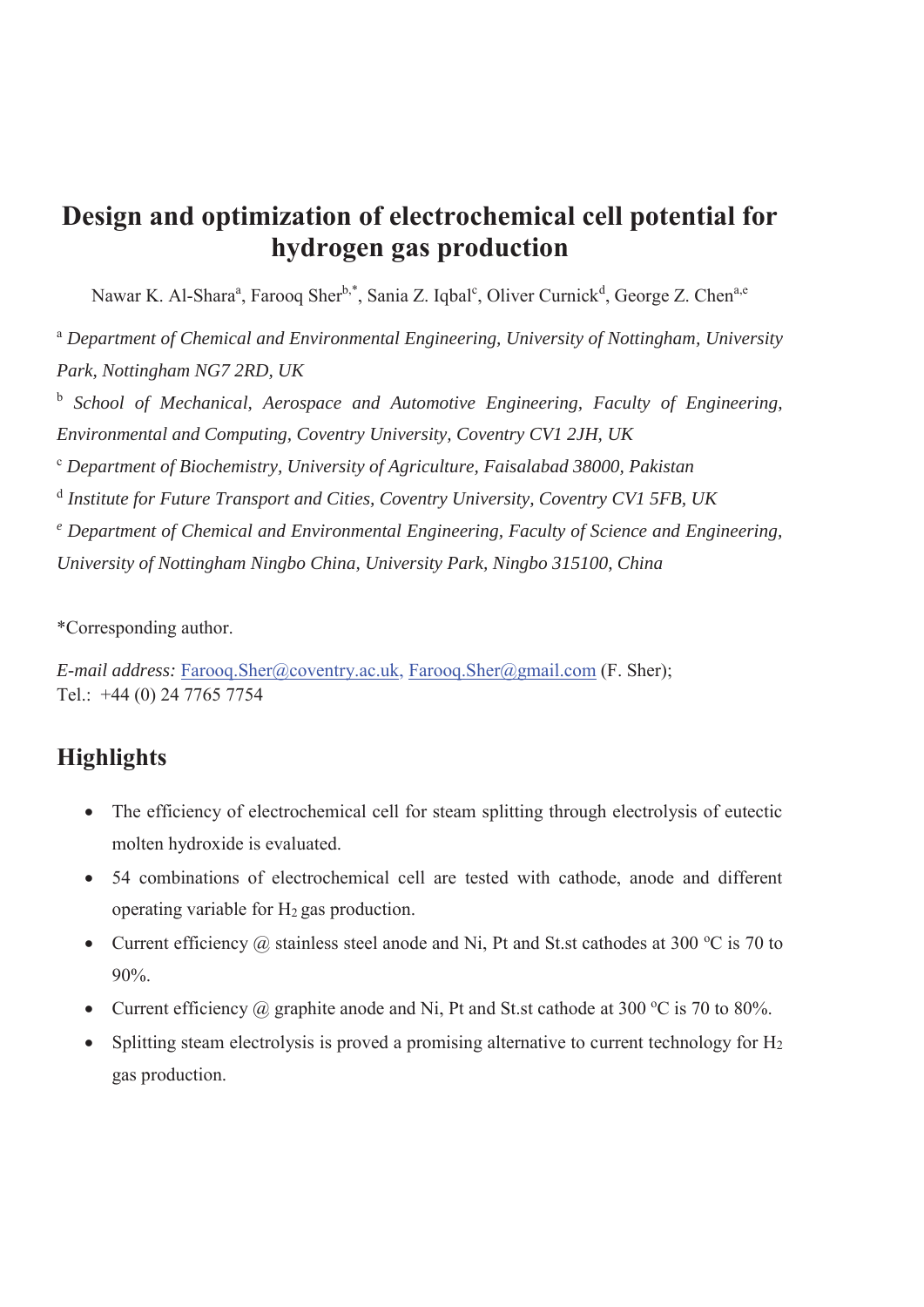### **Abstract**

This study deals with the optimization of best working conditions in molten melt for the production of hydrogen (H2) gas. Limited research has been carried out on how electrochemical process occurs through steam splitting via molten hydroxide. 54 combinations of cathode, anode, temperature and voltage have been investigated for the optimization of best working conditions with molten hydroxide for hydrogen gas production. All these electrochemical investigations were carried out at 225 to 300 °C temperature and 1.5 to 2.5 V applied voltage values. The current efficiency of 90.5, 80.0 and 68.6% has been achieved using stainless steel anodic cell with nickel, stainless steel and platinum working cathode respectively. For nickel cathode, an increase in the current directly affected the hydrogen gas flow rate at cathode. It can be hypothesized from the noted results that increase in current is directly proportional to operating temperature and applied voltage. Higher values were noted when the applied voltages increased from 1.5 to 2.5 V at 300 °C, the flow rate of hydrogen gas increased from 1.5 to 11.3 cm<sup>3</sup> min<sup>-1</sup>, 1.0 to 13 cm<sup>3</sup> min<sup>-1</sup> in the case of electrolysis  $\omega$  stainless steel and  $\omega$  graphite anode respectively. It is observed that the current efficiency of stainless steel anodic cell was higher than the graphite anodic cell. Therefore, steam splitting with the help of molten salts has shown an encouraging alternate to current methodology for  $H_2$  fuel production.

**Keywords:** Sustainable energy; Splitting steam; Electrolysis; Hydrogen gas production; Electrochemical cell and Variable cathodes.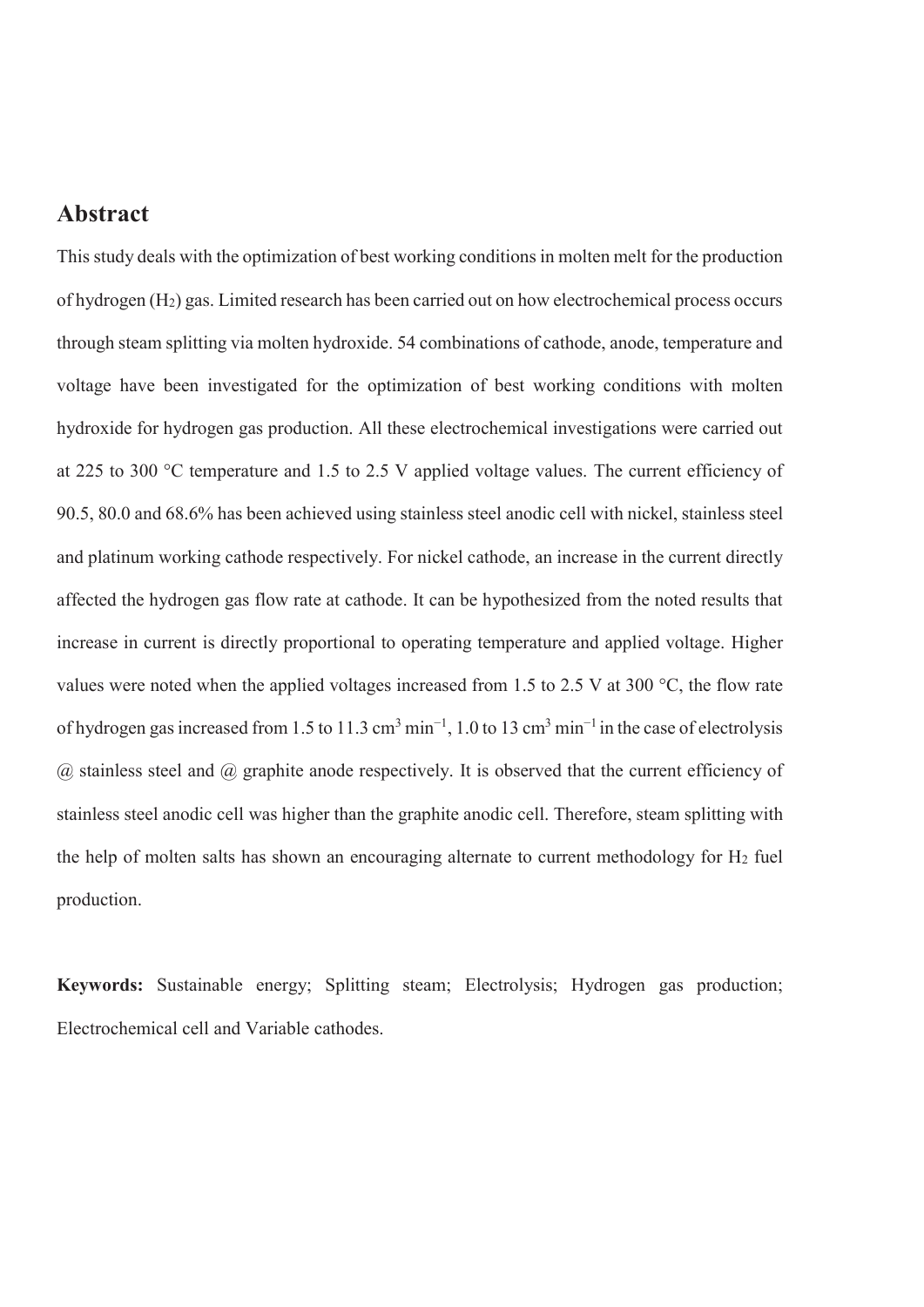### **1. Introduction**

Hydrogen (H2) has received focus among several alternative fuel sources because it provides principal advantages and fulfils ideal fuel requirements. Hydrogen fuel is the same as electrochemical energy in terms of being a high-efficiency energy carrier. When it is used, it can lead to zero or near-zero emissions. For this reason, recently, many researchers and organizations have propagated H<sub>2</sub> fuel to minimise global warming hazards. The most studied technique for the production of  $H_2$  gas from water is through the electrolysis of aqueous alkaline hydroxide solutions [1].

The published studies [2,3] clearly mention that 19 methods exist in for hydrogen gas production, including plasma arc decomposition, dark fermentation, coal gasification, biophotolysis, artificial photosynthesis, electrolysis and others. It was also concluded that among all electrical hydrogen production via electrolysis gives good energy efficiency as well as with the lowest cost rate. Electrolysis is the most common methodology to yield  $H_2$  gas using water as a clean and renewable energy resource. Electrolysis has high product purity up to 99.9 vol<sup>%</sup>, this purity can be attained on both scales large and small. The only setback is that electrolysis can also be responsible for the emission of  $CO<sub>2</sub>$  gas if a non-renewable energy resource is used to produce the required electrochemical energy [4,5]. The materials used to construct the electrolysis cell must also withstand certain tough operating conditions and need further development in order to commercialize this clean energy method for producing hydrogen gas as fuel. This clean fuel can be yielded directly from splitting water using different techniques. These techniques include photo electrochemical hydrogen production (photo electrolysis), thermochemical water splitting and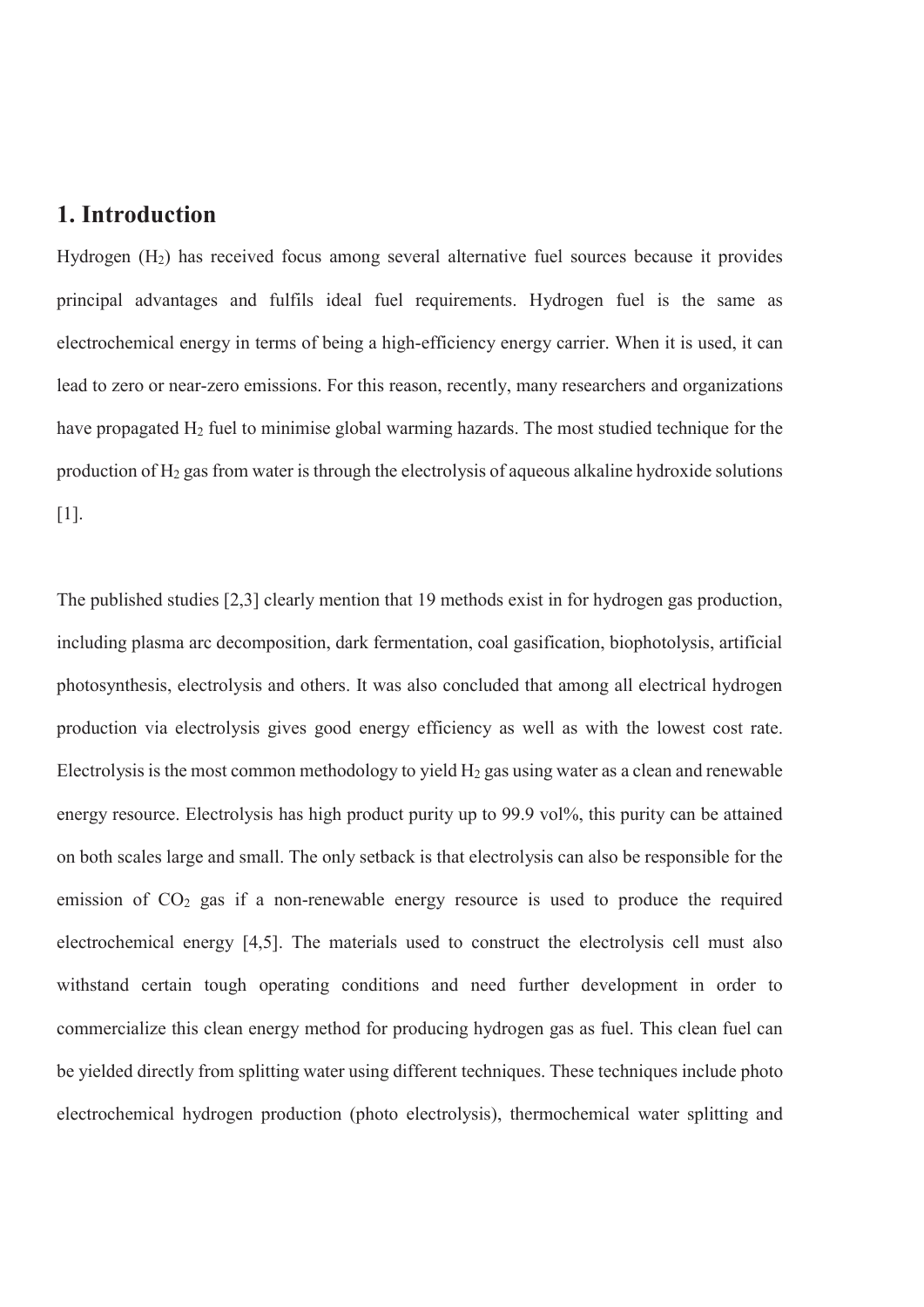water electrolysis [6]. This study focuses on using electrolysis to split water into its core constituents of  $H_2$  and  $O_2$  gas respectively [7].

Three main methods are currently under consideration for the production of hydrogen via water electrolysis: proton exchange membrane [8], solid oxide cell and alkaline melt. The electrochemical cell of alkaline electrolysis comprises of an alkaline aqueous electrolyte, two electrodes and a microporous separator for ion conduction. The hydroxyl ions generated at cathode electrode are migrated to anode and the remaining  $H^+$  ions at the cathode electrode combine with electrons to form  $H_2$  gas [9]. The two electrodes are cathode and anode from which the cathode metal possesses a good catalytic activity and the anode electrode possesses an oxide coating layer. The molten melts of NaOH and KOH are applied as electrolyte solutions. The ion-conducting microporous separator permits the movement of hydroxyl ion and restricts the involvement of produced oxygen and hydrogen. The efficiency of alkaline electrolysis can reach up to 70% [10].

Electrochemical studies focused on molten hydroxides for the generation of hydrogen fuel via water splitting were demonstrated by Licht et al. and Al-Shara et al. [11,12]. These studies investigated various mixed and pure alkali hydroxides as electrolytes such as Ba(OH)2, KOH, LiOH, NaOH at temperatures between 200 and 700 °C. The applied voltage range was maintained between 1.1 and 2.3 V using a nickel and platinum metal as an anode and a nickel plate as a cathode respectively. It is also mentioned that molten hydroxides act as catalyst, therefore there is no need for any additional heat [12]. A detailed study was performed by Nagai et al. [13], which focused on H2 production potentials and efficiency of the electrochemical cell with Ni-Cr-Fe alloy as a cathode material, under atmospheric pressure and using 10 wt% of KOH aqueous solution.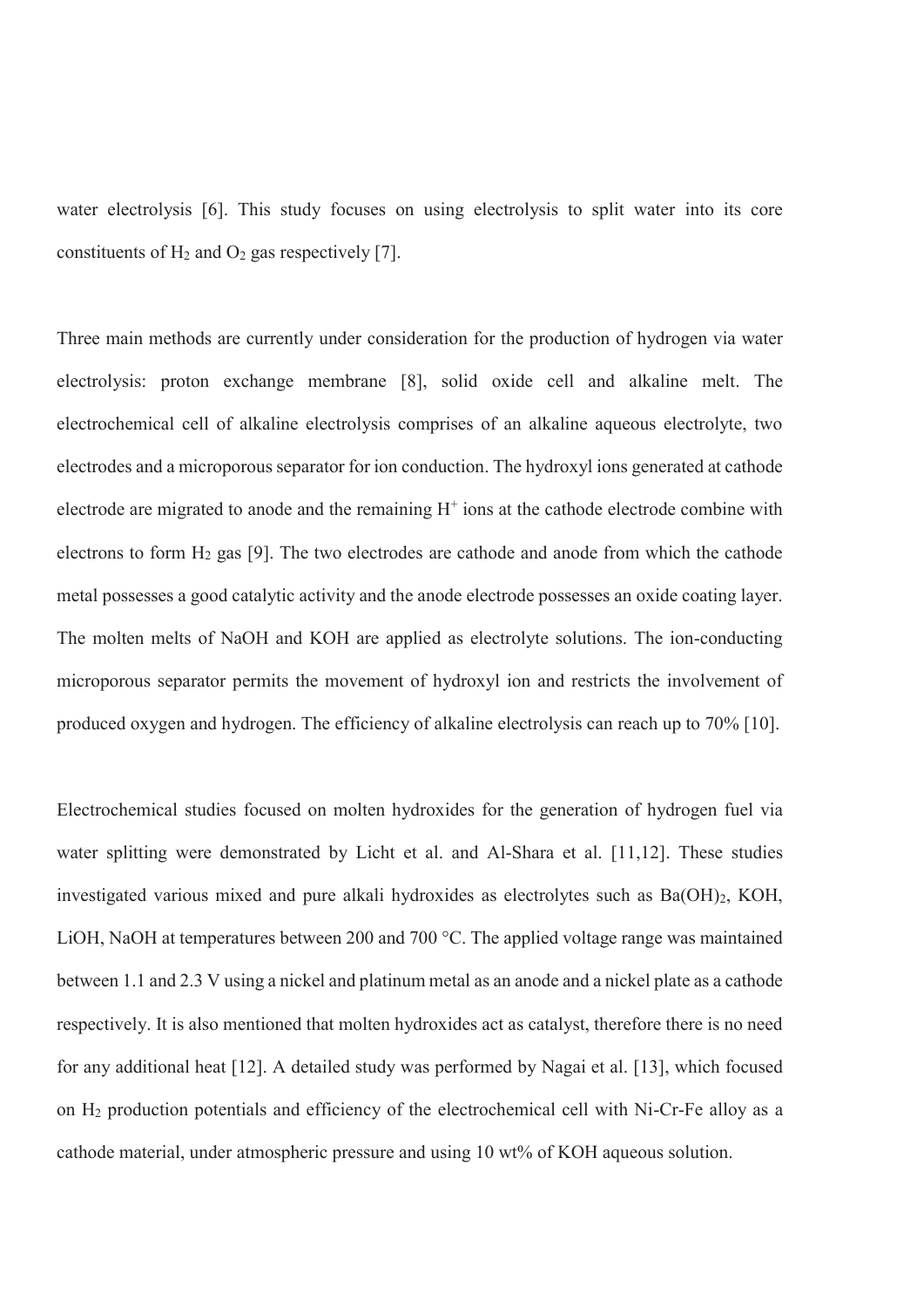Licht et al. [14] reported an electrochemical study for the generation of ammonia from steam and air via an equimolar ratio of molten NaOH-KOH with suspended nano-Fe<sub>2</sub>O<sub>3</sub> particles using nickel electrodes at a temperature of 200 °C and an applied voltage of 2 V. Ganley [15] studied direct electrolysis by using experimental conditions of 18 M of KOH, 400 °C temperature, 8.7 MPa partial pressure, fixed cathode of monel alloy and variable anodes (cobalt-plated nickel, lithiated nickel, monel alloy and nickel). At temperatures as low as 80 °C, the study of Anani et al. [16] discovered a technique to produce high purity hydrogen gas at cathode while maintaining high current efficiency during the electrolysis of hydrogen sulphide. The intermediary solution resulting in the generation of latter contained an equimolar concentration of NaOH and NaHS at experimental temperature. Two-electrode electrolysis process has been used in this study to apply a voltage to the cathode and anode to split steam through eutectic molten hydroxide. Subsequently, O2 and H2 gases were collected from anode and cathode compartment respectively. Hydrogen gas was detected by using a hydrogen gas tube and hydrogen gas sensor where the actual rate of H<sub>2</sub> gas yield was measured using pneumatic trough method.

There are limited studies that have been carried out on how the electrochemical process occurs through the steam splitting with the help of molten salt's solution for  $H_2$  gas production. Therefore, this study aims to record an escalation in the efficiency of  $H_2$  gas production by optimizing several operating parameters such as temperature and applied voltage or by changing the material used for cathode or anode construction in the electrochemical cell. The electrochemical analyses were performed by using graphite and stainless anodes and platinum, stainless steel and nickel cathodes. From literature it is analyzed that Ni, Pt and St.st metals were suitable for electrolysis because they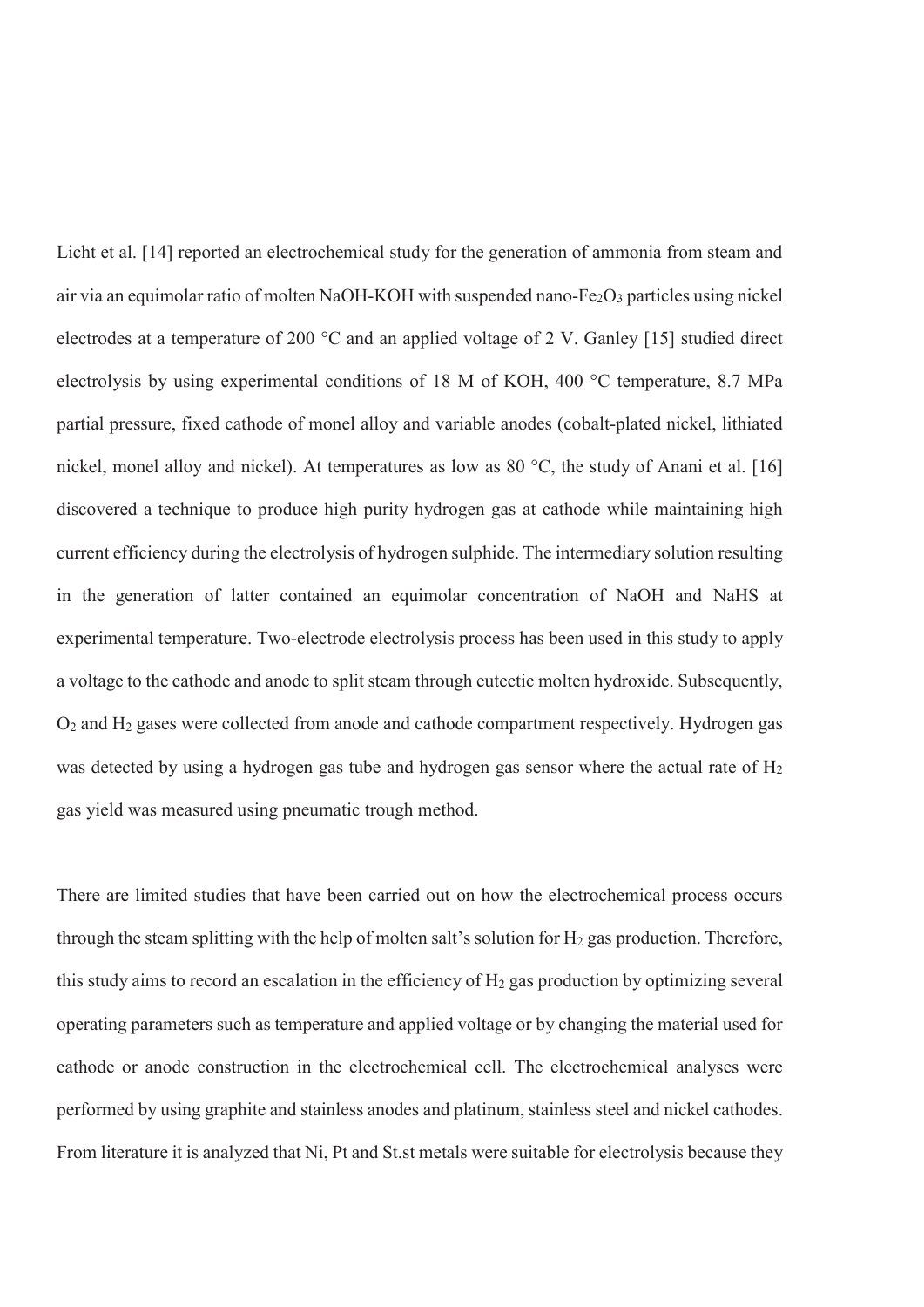are stable under highly alkaline solution, low cost, easily available [17,18]. Fifty four combinations of cathode, anode along with different operating variables have been tested for the production of H2 gas through the splitting of steam via molten hydroxide salt. This is a comparative study to find out the most efficient electrochemical cell that increase the efficiency of steam splitting through electrolysis of eutectic molten hydroxide. All these electrochemical investigations were carried out at 225 to 300 °C temperature and 1.5 to 2.5 V applied voltage values.

# **2. Experimental**

#### *2.1. Two-electrode electrolysis*

A mixture of 300 g of NaOH-KOH (49–51 mol%) was used as a electrolyte and placed inside retort before being heated to a temperature of 300 °C for 24 h. The retort has already been placed inside the pore of a vertical tube furnace. A pure alumina crucible was used to hold the mixture of hydroxide salt. Stainless steel, platinum and nickel were used as cathode, whereas stainless steel and graphite were used as anode during the experiments. Prior to immersing cathode and anode inside the eutectic molten hydroxide to begin electrolysis, each electrode was placed inside an alumina tube of 20 mm inside diameter.

The reason for covering electrodes with an alumina tube was to prevent the mixing of  $H_2$  gas with O2 gas formed as a result of the electrolysis process. This compartment should be tightly sealed to avoid any gas leakage. The diameters of different electrodes used in this study and their areas are listed in Table 1. The total duration of the steam electrolysis process was approximately 1800 s after that hydrogen gas was collected. Direct current (DC) source of power was used for voltage applications on both electrodes.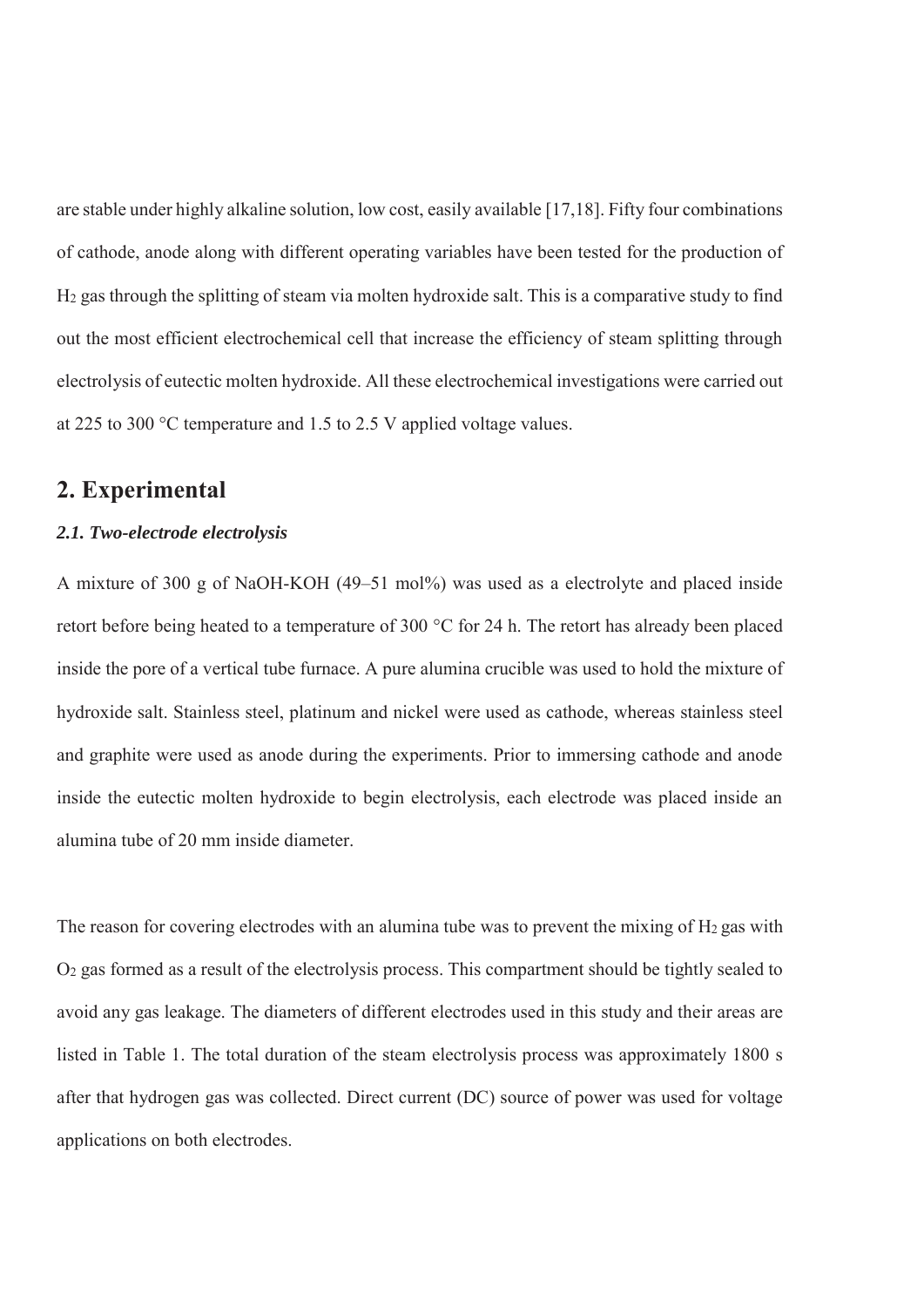This applied voltage was altered between 1.5 and 2.5 V. It is worth mentioning that although the voltage is listed as being positive, however, the negative terminal of DC source was actually connected to the cathode. Therefore, the polarity of this electrode in reality is negative.

#### *2.2. Steam generation*

Before the electrolysis process was performed, a combination of argon gas and steam was introduced to the eutectic molten hydroxide. Argon gas worked as a carrier for steam introduction into the bottle. In this study, steam was generated by placing a 500 mL dreschel bottle filled with 300 mL of distilling water on a hot plate heater. The temperature of the hotplate can be varied from the insert temperature button. The argon gas inlet stream was connected to the inlet of the dreschel bottle head which was directly dipped into hot distilled water. Then, argon gas left the dreschel bottle from the outlet head. The stream of argon gas loaded with steam was connected to a ceramic tube which was then submerged in molten hydroxide [19].

Distilled water was heated up to 70 °C. The argon gas stream bubbled through the hot water and left the bottle loaded with water vapor. This was then introduced directly to the molten hydroxide. The humidity of the argon gas was about 50%, when it left the dreschel bottle at a temperature of 70 °C and a flow rate of 40 cm<sup>3</sup> min<sup>-1</sup>. The steam flow rate was about 7.28 cm<sup>3</sup> min<sup>-1</sup> that was calculated using Dalton's law for gases. The residence time required to achieve saturation between eutectic molten hydroxide and humid mixture of argon gas was influenced by salt volume in the crucible. The residence time needed to achieve the saturation between eutectic molten hydroxide and the flow rate of humid argon gas was between 2–6 min.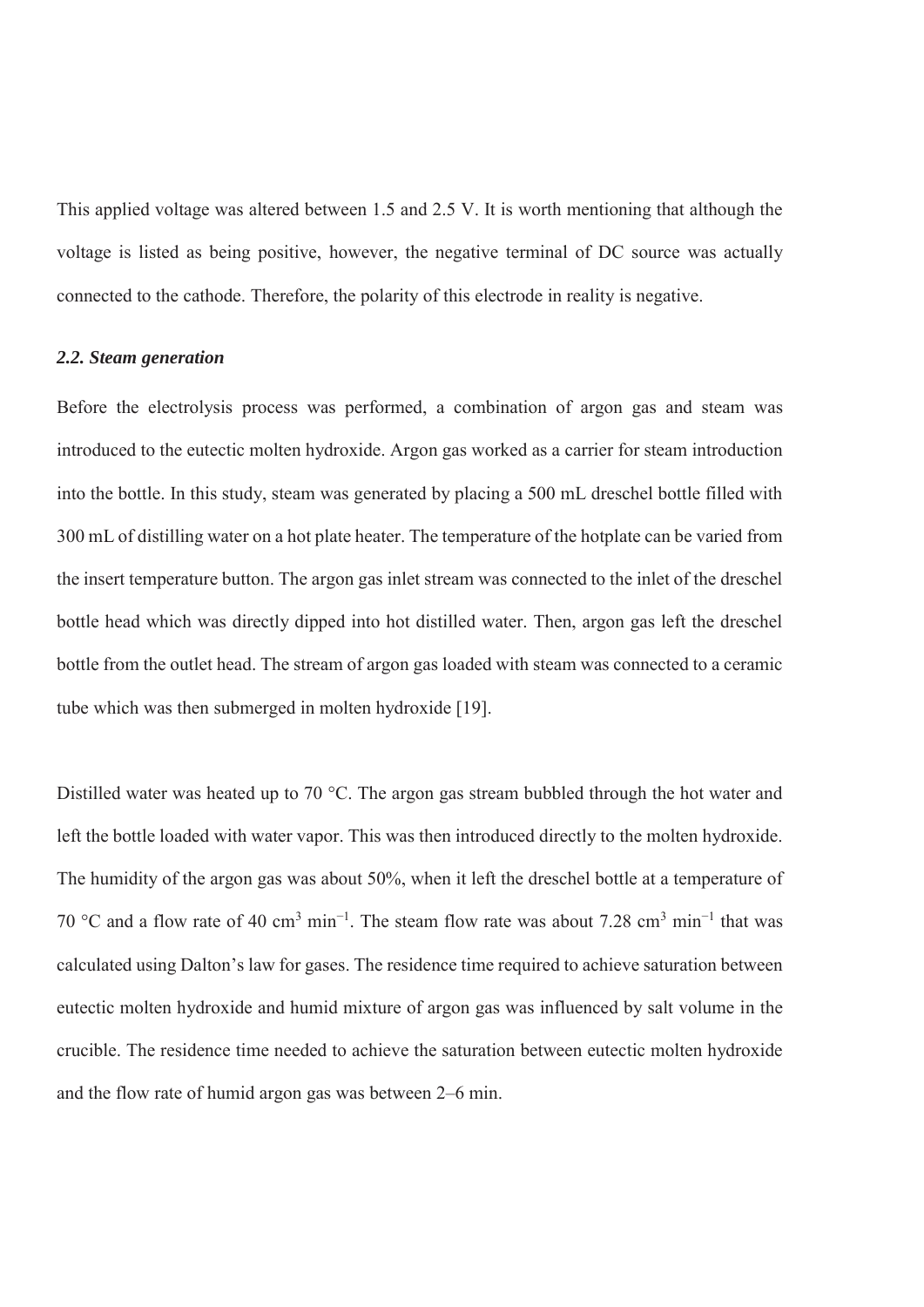#### *2.3. Hydrogen gas production analysis*

The start of  $H_2$  gas generation at cathode was detected by using a Gastec gas detector tube. This gas tube detector is capable of measuring up to 2 vol% of hydrogen gas. Thin glass tubes are usually available with outer calibration scales. These calibration marks help them to measure the concentrations directly [20]. Tubes undergo stringent quality control with each production percentage independently tested and calibrated.

A hydrogen gas sensor pro-gasbadge was also used to detect hydrogen gas produced up to 2000 ppm. This sensor has an interchangeable "smart" sensors monitor for hydrogen gas. There is a direct communication between the sensor and the Docking Station with the help of an infrared interface. As gas produced at cathode was confirmed as hydrogen gas, the production rate was measured using water displacing method (Pneumatic Trough) and calculated as an actual gas rate using Dalton's law for gases. The hydrogen gas production rate due to steam splitting via electrolysis of eutectic molten hydroxide was calculated using Eq. (1):

$$
Production rate = \frac{Mass of H2 produced}{(Immersed area of cathode ×Duration of H2 production)} × 100\% (1)
$$

The values that were inserted into this equation were determined as follows. The mass of  $H_2$  gas production was found from the multiplication of molecular weight and actual number of moles of H2 gas. The actual number of moles can be measured using the equation of state of gases at a temperature of 25 °C, partial pressure of hydrogen gas and actual volume of hydrogen. The partial pressure of hydrogen was calculated using Dalton's law for gases at 25 °C and 1 atm. The actual volume of hydrogen gas was calculated by multiplying the mole fraction of hydrogen gas by total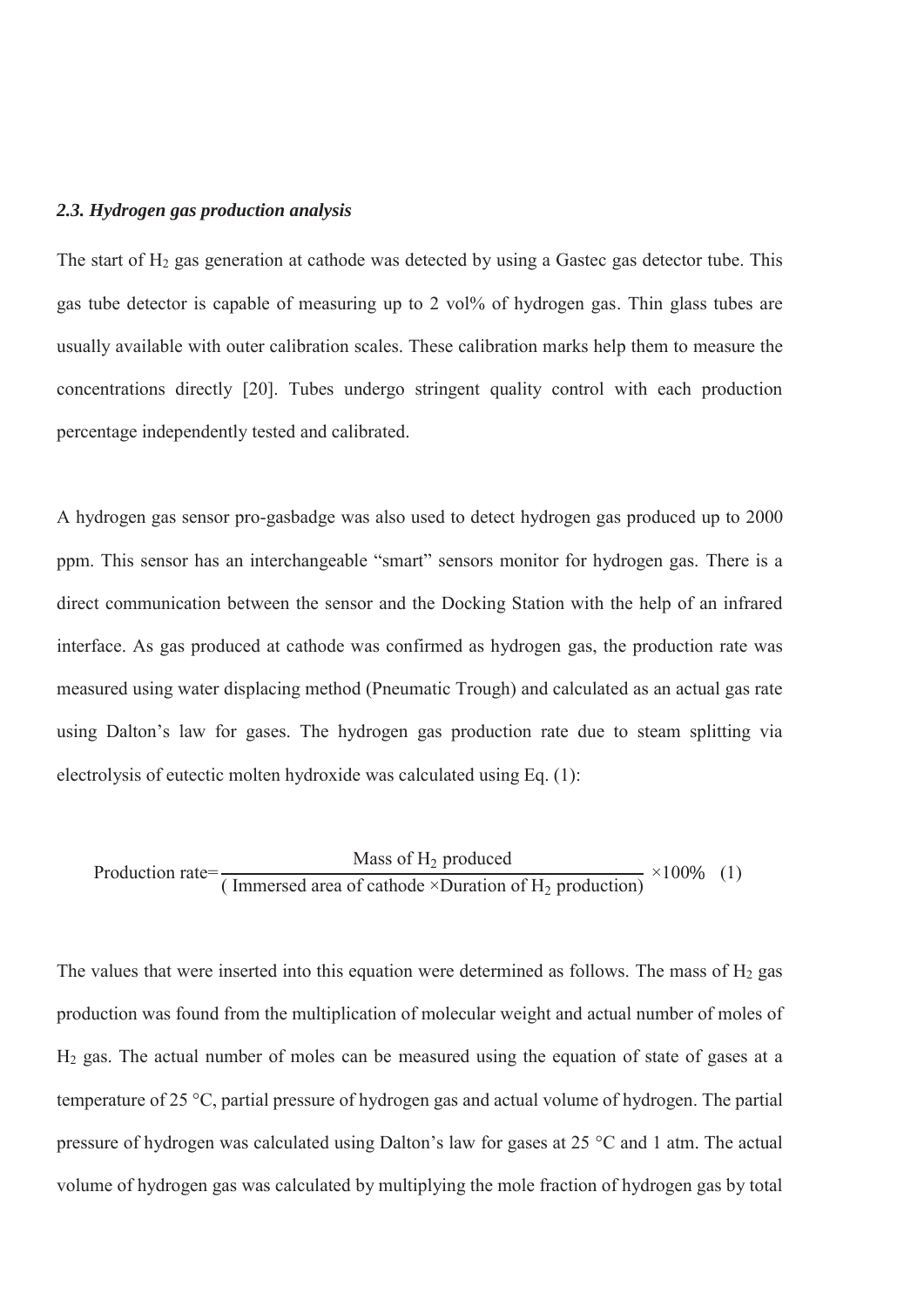volume of collected gas during the electrolysis process from cathode compartment using water displacement method. As for the current efficiency of hydrogen gas production, this was calculated using Eq.  $(2)$ :

Current efficiency=
$$
\frac{\text{Change needed to produce H}_2 \text{ in theory}}{\text{Change passed during electrolysis}} \times 100\%
$$
 (2)

The values that were inserted into this equation were determined as follows. The amount of electric charge (*Q*) passing through the electrolytic mixture during hydrogen gas production can be obtained by integrating the current time plots. To calculate the charge needed to produce hydrogen gas in theory, the number of electrons involved to split steam to hydrogen gas was multiplied by the Faraday constant (96485 C/mol) and the number of moles of hydrogen gas produced. Thus, higher electric charge flow indicates more hydrogen gas produced at cathode.

#### **3. Results and discussion**

The minimum amount of voltage and overall amount of electrical energy needed for the generation of H2 gas from water splitting at 25 °C temperature is 1.23 V [21]. The net reaction of water splitting can be represented as in Eq. (3):

$$
H_2O + 2 e^- \leftrightarrow H_2 + 1/2 O_2 \tag{3}
$$

In practice, because of the bubble formation, low reaction rate and activation energy barrier of reaction, the electrochemical cell voltage needs to be larger than the required cell voltage. Therefore, in this study, the cell voltages used were kept above the minimum cell voltage of 1.23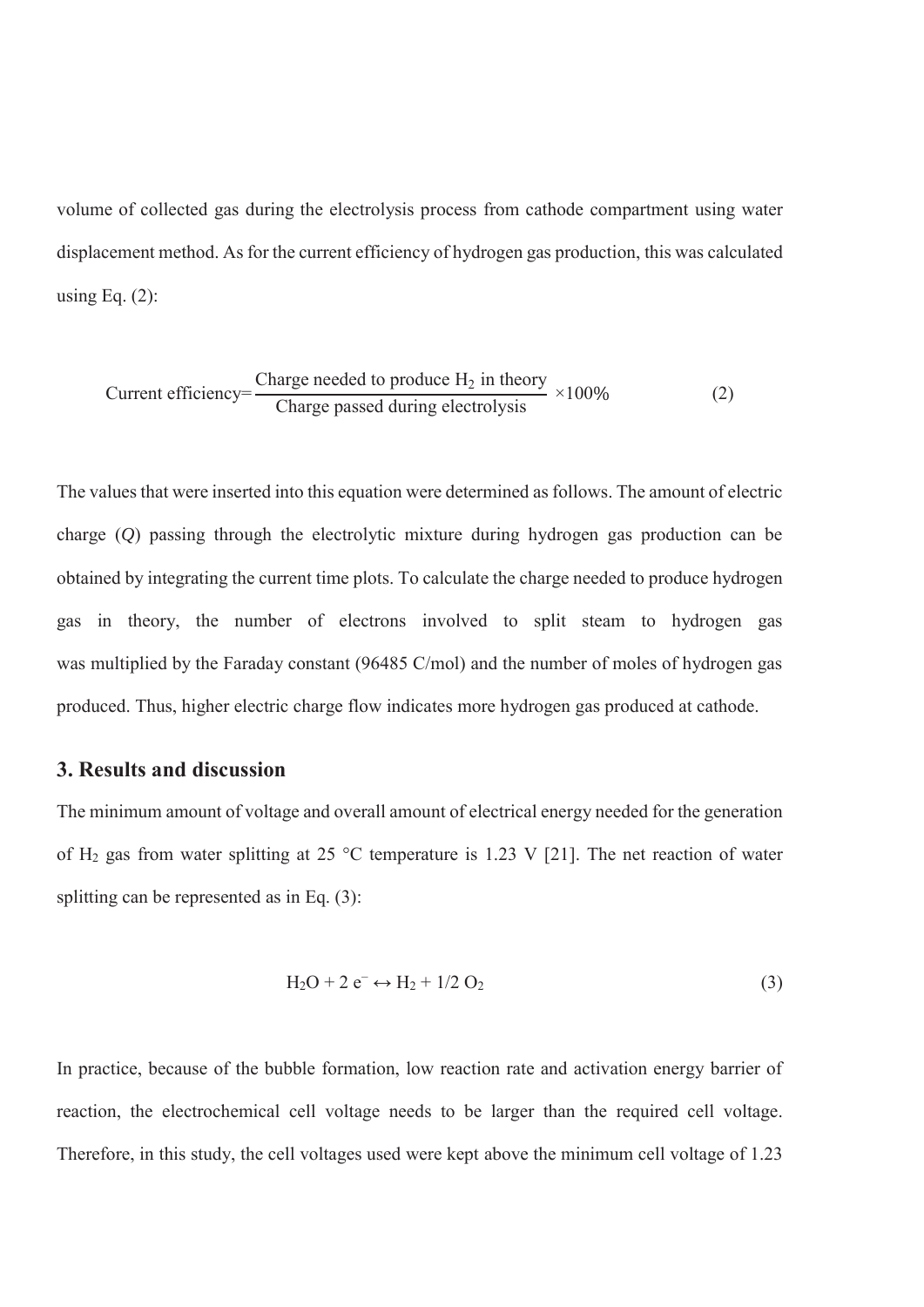V even though it needs to be lower than this minimum value at high operating temperatures. The higher applied voltages between 1.5 and 2.5 V to split water were arranged in such an order to overcome any barrier for the electrolysis process and to ensure continuous hydrogen gas production. The electrolysis process was operated in a temperature range between 225 and 300 °C.

#### *3.1. Performance of stainless steel anodic cell*

Stainless steel was employed as anode material in the electrolysis process. Therefore it should be mentioned that when it was employed at high temperatures in the eutectic molten hydroxide, it had a passivate type behavior even though it was used in a corrosive environment [22]. The stainless steel anode undergoes passivation with the creation of an outer layer shield, and there is no influence on the response of current-time plot which is directly reflected in the rate of hydrogen gas formation. These results were repeatedly obtained for four times over and thus noises were not caused by experimental errors. The noise, as mentioned earlier was due to steam splitting and the development of bubbles on the surface near nickel cathode.

Ni, Pt and St.st electrodes were used individually as cathode in the designed electrochemical cell, to study the electrolysis and resultantly hydrogen production [23], against St.st anode. The other applied conditions were changed continuously to find the optimum ones, including temperature and voltage. Fig. 1 shows the current-time responses at operating temperature 300 °C. At this operating temperature, different voltages were applied (1.5, 2.0 and 2.5 V). These electrolysis processes were carried out as mentioned previously, under a steady argon gas flow rate of 40  $\text{cm}^3$ min<sup>-1</sup> and a fixed steam flow of 7.23 cm<sup>3</sup> min<sup>-1</sup>. The reason for this comparison is to find out the most efficient cathode material during the electrochemical process for a higher rate of hydrogen gas production.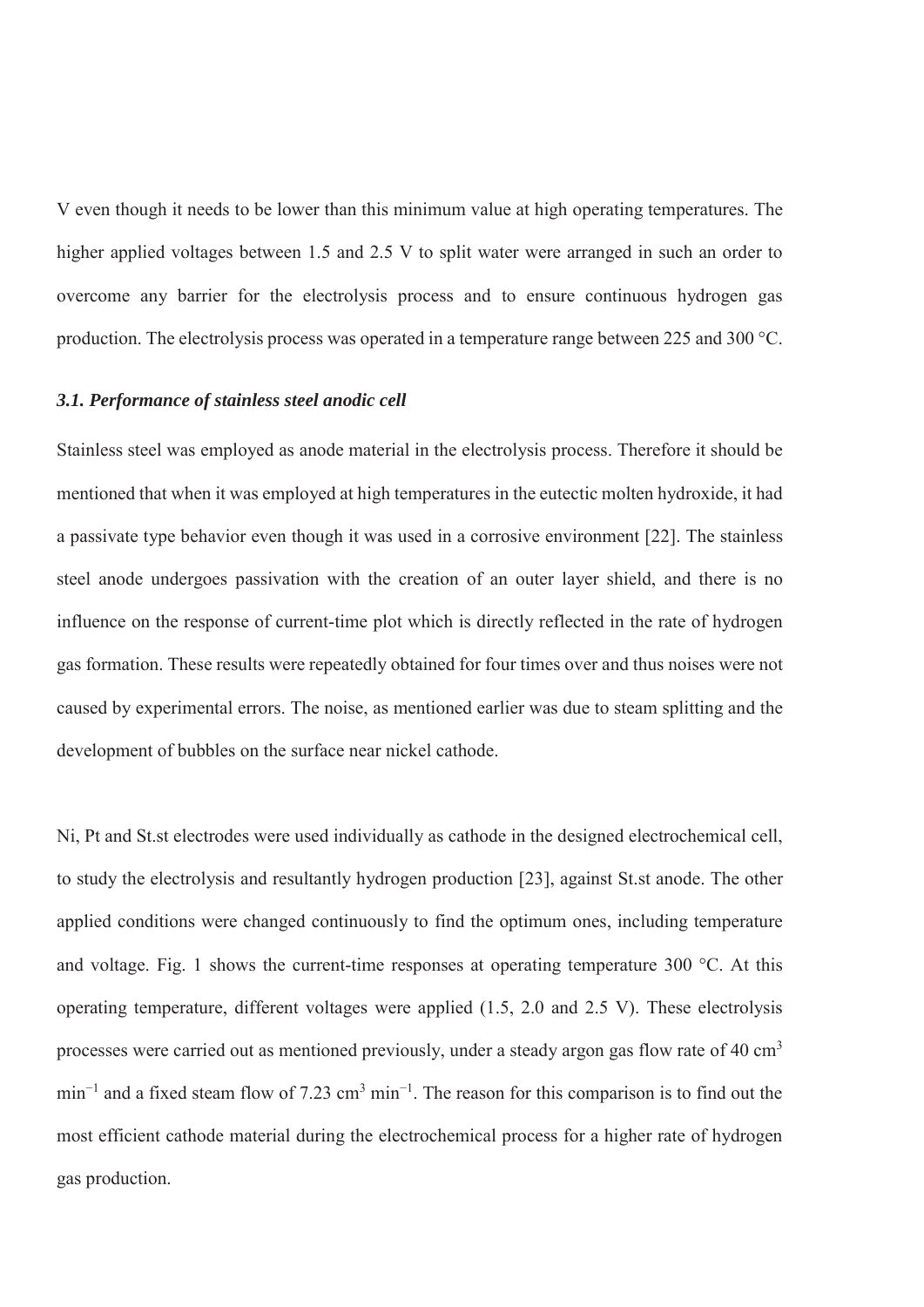In addition to nickel, platinum metal was also selected as a cathode for the hydrogen evolution in the eutectic molten hydroxide [24]. The recorded current-time plots for all the tested combinations are shown in comparison against St.st anode in Fig. 1 at different applied voltages. As mentioned previously, platinum is a precious metal and this prevents it from large scale industrial use, as well as limiting its usage for laboratory scale investigations. In this study, a platinum wire of 0.5 mm diameter was used. Since the diameter of the used platinum is very small, it was necessary to increase the surface area that was exposed to the electrolyte to be approximately the same as the nickel electrode surface area. This was done to ensure a smooth comparison of current flow and production rate of hydrogen gas at same operating conditions. Therefore, in order to achieve a surface area of 2.55 cm<sup>2</sup>, it was simply rolled into a spiral shape with 15 cm of wire length. This increase in the surface area significantly contributed to increase the current flow value at different applied voltages.

It can be observed from the current-time plots  $\omega$  St.st anode that current flow increases with an increase in the applied voltage at applied operating temperatures. After electrolysis, no change can be observed on Pt electrode's surface. The reason for no change in the surface area of electrode is because platinum is an inert metal and does not inhibit the reaction occurring at its surface. It simply acts as a means to transfer electric charge from power supply to the electrolyte without undergoing any change. Platinum can also be classified as a corrosion resistance metal to specifically withstand sodium hydroxide melt under suitable conditions [25].

Stainless steel metal was also used as a cathode in the eutectic molten hydroxide to compare with other tested materials at same operating conditions. It can be observed from Fig. 1 that the current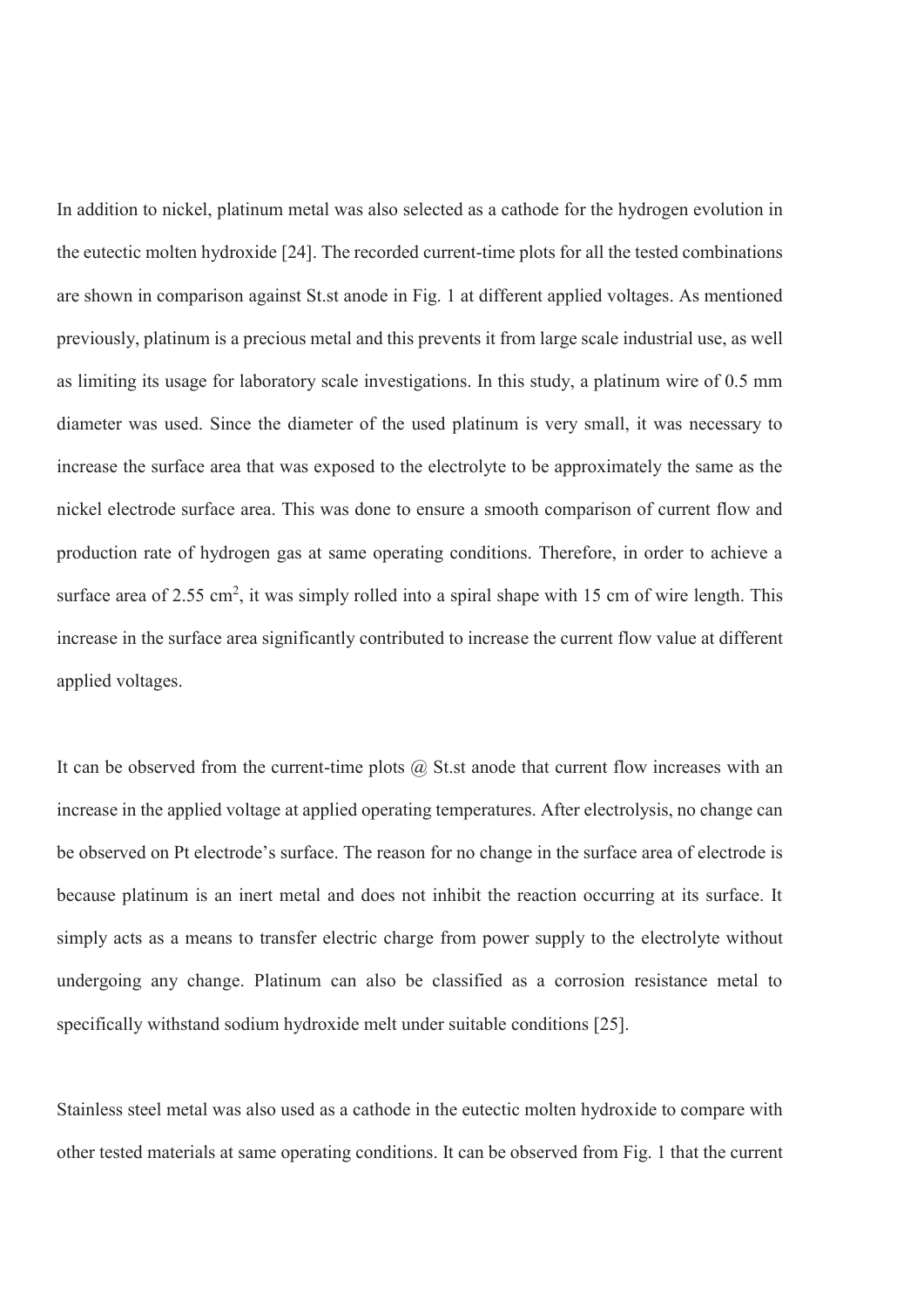increases with an increase in the applied voltage. It is observed that at 225 °C, the current response is stable and the current increases approximately with an increment of 0.2 A for every 0.5 V increase in the applied voltage. This observed phenomena of the current at 225 °C is not applicable when the temperature is increased to 300 °C. However, when temperature increases, the current response curve begins to appear noisy, particularly at higher applied voltages. The escalation in the production of molecules of  $H_2$  gas around cathode is mainly liable for this noisy response of the current-time plot. Further surface morphology can be considered for this in future for more comprehensive analysis.

The important point that can be observed from the results of current time plot is that the overall recorded current is the highest while using nickel as cathode material during electrolysis inside the eutectic molten hydroxide might because of its good catalytic potentials [26]. These observed results are consistent for the nickel electrode at different applied voltages and different operating temperatures. Furthermore, for nickel electrode, when the applied voltage increases from 1.5 to 2.5 V, the current increased accordingly as confirmed from the mentioned plots and are in accordance with the literature [27].

During testing, it was also observed that at 225 °C the current increases from 0.2 to 1.4 A at an applied voltage of 1.5 to 2.5 V respectively. For stainless steel and platinum electrodes, the recorded current-time plots show that their current responses are approximately same at different applied voltages and different operating temperatures. While at 300 °C temperature, the current is recorded comparable, little bit higher for St.st than Ni at 1.5 and 2 V. It should be noted here that the steam and argon mixture was bubbled inside the eutectic molten hydroxide for an approximate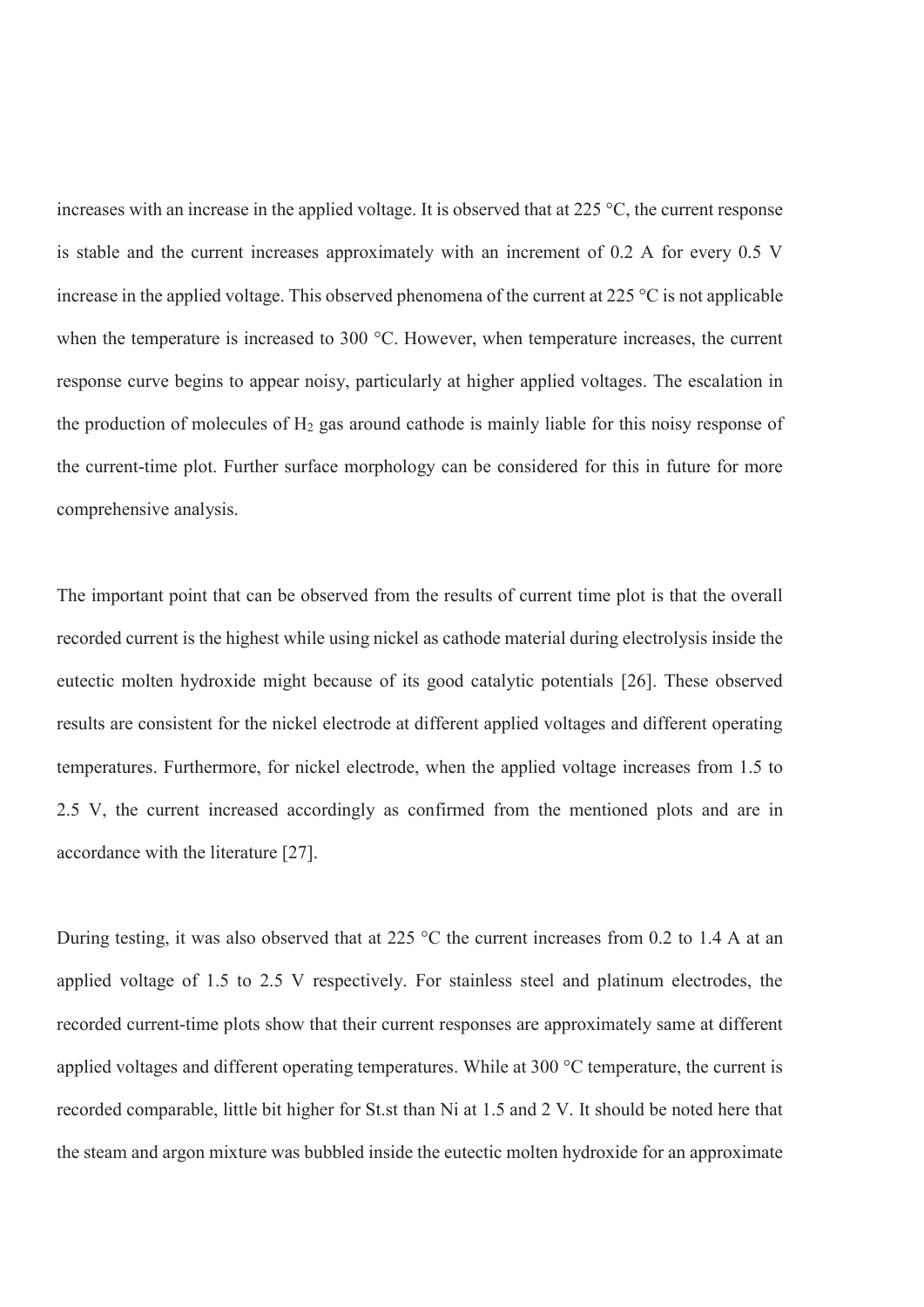duration of 600–900 s before the electrolysis process was started. From these plots obtained during electrolysis, the current flow observed was with some level of noise in most conditions. This noise observed is quite typical during electrolysis of steam via eutectic molten hydroxide and during the formation of hydrogen gas bubbles around the cathode.

When hydrogen molecules are formed, they migrate away from the cathode in order to allow other steam molecules to be split into forming new hydrogen molecules along with the oxygen. This transfer of hydrogen and steam molecules to and from the nickel cathode surface during electrolysis process can be listed a possible reason for the noise noticed in the current-time plot. It is significant to mention here that the nickel cathode is highly stable for molten hydroxide water splitting as stated by literature [11] that corroborates with these research findings.

#### *3.1.1. H2 gas production potentials @ anodic stainless steel cell*

The production of  $H_2$  gas was analysed using three methods, including gastec gas detector tube, hydrogen gas sensor (PRO-GASBADGE) and water displacement method. The gas sensor monitored the hydrogen gas produced up to 2000 ppm. The hydrogen gas sensor detected the hydrogen gas between 655 to 705 ppm at an applied voltage of 1.5 V and more than 2000 ppm at an applied voltage of 2 V to the electrolysis cell. This also confirmed that the only gas produced at the cathode is hydrogen. To quantify the amount of hydrogen gas produced at cathode, the gas flow was collected in a measuring cylinder using water displacement method. The hydrogen gas was collected and measured over a period of 10 minutes intervals.

The process was repeated four times and the production rate remained approximately constant. Fig. 2 shows the rate of hydrogen gas production at different cathodes (Ni, Pt, and St.st) at different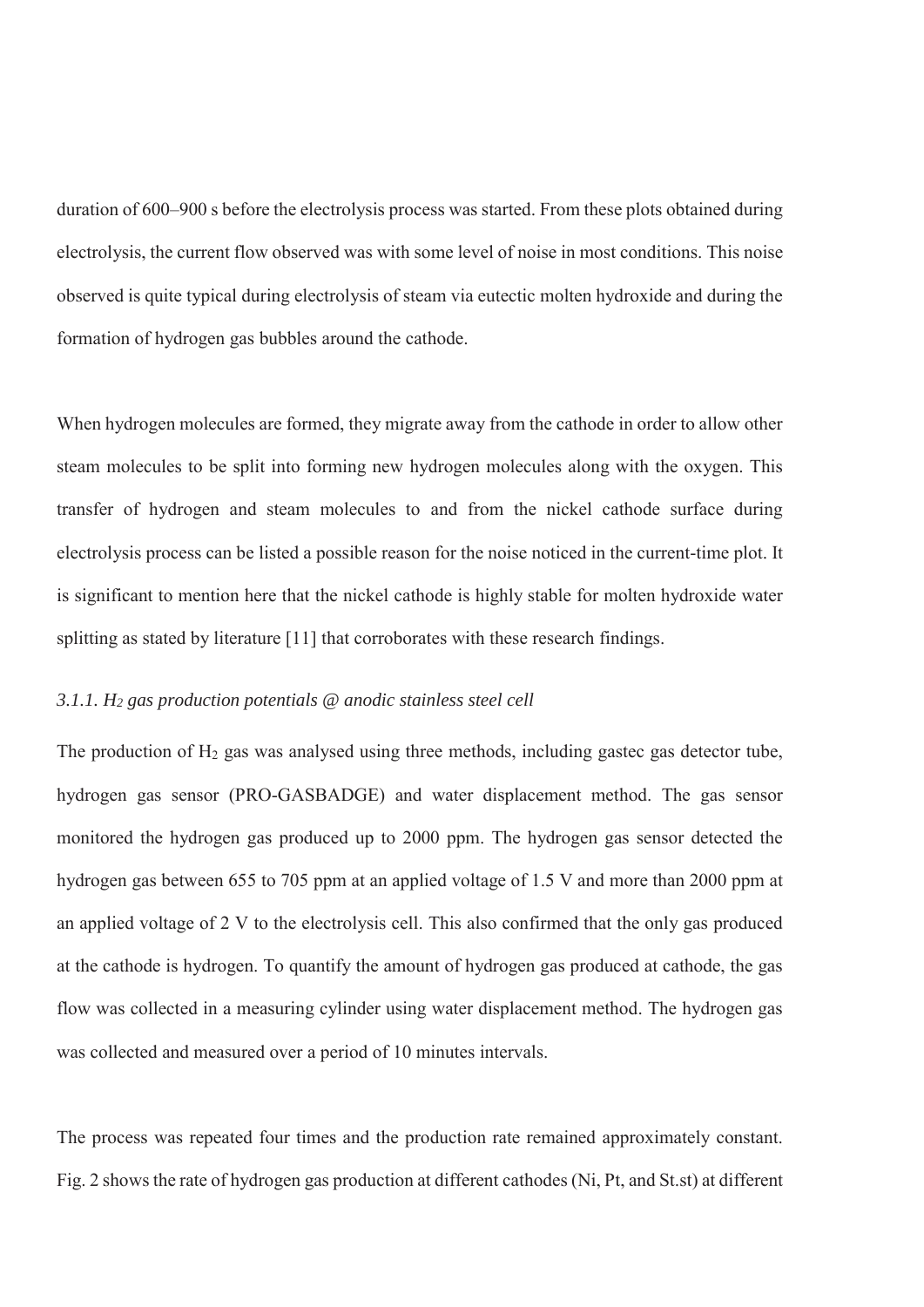operating temperatures and different applied voltages. It is clear from this data that a steady increase in the hydrogen gas production rate at cathode can be noticed with an increase in the operating temperature and applied voltage. This trend is valid for all examined cathode materials. Furthermore, the flow rate of hydrogen gas using a nickel electrode recorded the highest value in comparison to the other two used cathode materials i.e. stainless steel and platinum in this order respectively. For example, the hydrogen gas flow rate at 250 °C and applied voltage of 2 V using a nickel, stainless steel and platinum cathode were 5.0, 3.5, 3.0 cm<sup>3</sup> min<sup>-1</sup> respectively. These results indicate that nickel has an enhanced level of catalytic activity in the current eutectic molten hydroxide, contributing towards splitting the steam with higher efficiency. The hydrogen gas production rates were calculated with Eq. (1).

#### *3.1.2. Current efficiency of the cell*

The calculated current efficiency of hydrogen gas production using Eq. (2) is presented in Fig. 3 using different cathode materials at different operating temperatures and applied voltages. It is obvious from the results that the current efficiency of hydrogen gas production rate using a nickel cathode reached up to 90.5% at 300 °C. This achieved value of efficiency shows that the value of current in practical was approximately close to the value of the current in theory. Alternately, when platinum was used as a cathode, the current efficiency of hydrogen gas production rate decreased with an increase in the temperature.

This implies that the platinum catalytic activity decreased to allow the reaction to occur with increasing temperature. The achieved current efficiency at 225 °C was about 107.5%. The reason for being the value of the current efficiency above 100% was due to the experimental error or other side reactions happened. When stainless steel was used as cathode against same anode the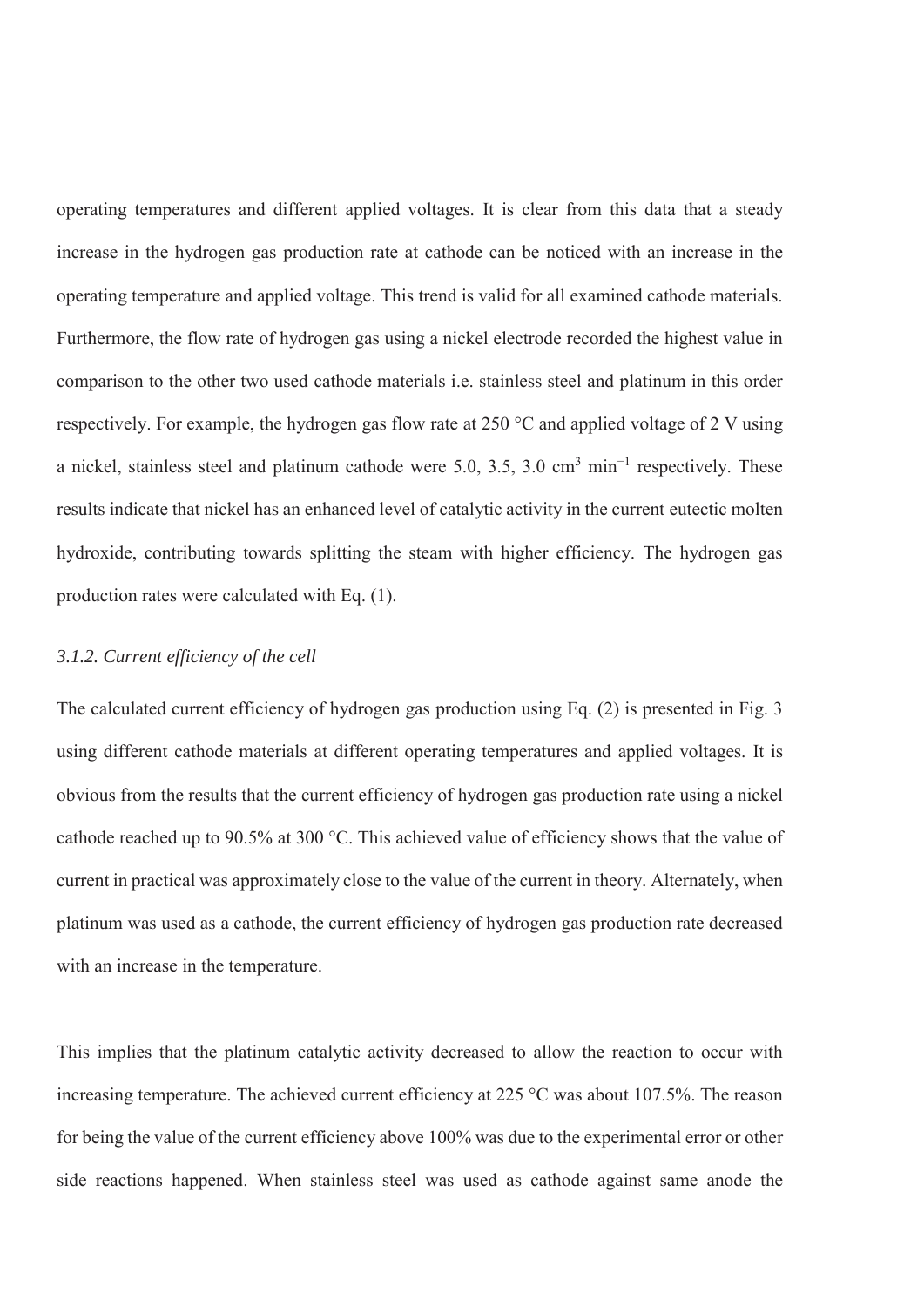efficiency reached up to 90%. When interpreting the hydrogen gas production rate and current efficiencies, different factors that need to be taken into account are ionic transfer and gas bubble behavior in the electrolyte. These factors, in turn, influence the current during electrolysis. The transfer of ions is measured from the flow field and viscosity of the electrolyte solution. With the development of electrolysis process, viscosity increases as a result of electrolyte concentration. That's why constant steam addition is carried out to preserve a constant viscosity and concentration of the electrolyte [28,29]. Yet, greater transport does not mean greater H2 generation but it is right to say that it is associated with fast reaction rates. The more the reaction rate, the more will be the bubbles formed, and this can adversely obstruct interaction of electrolyte solution with electrode material [29]. For future work, to speed up the exit of bubbles and eliminate them from the respective electrode compartment, the recirculation approach can be mechanically applied to electrolytes.

#### *3.2. Performance of graphite anodic cell*

Further electrochemical investigation undertaken in the eutectic molten hydroxide used graphite as a material for anode and alternates between nickel, platinum and stainless steel as a cathode. The reason for using graphite in place of stainless steel in this study is to compare the effect of changing anode material on the electrolysis cell performance. Specifically, it must be investigated whether it has a direct effect on the hydrogen gas production rate and the current efficiency. This cell performance was also tested at different operating temperatures and different applied voltages. The current-time plot shown in Fig. 4 is noted at 300 °C. These electrolysis processes were performed for 1800 s under argon gas atmosphere. It is observed that the plots of current response using nickel and stainless steel electrodes are approximately similar at operating temperatures of 225 °C and 250 °C with applied voltages of 1.5 and 2.0 respectively.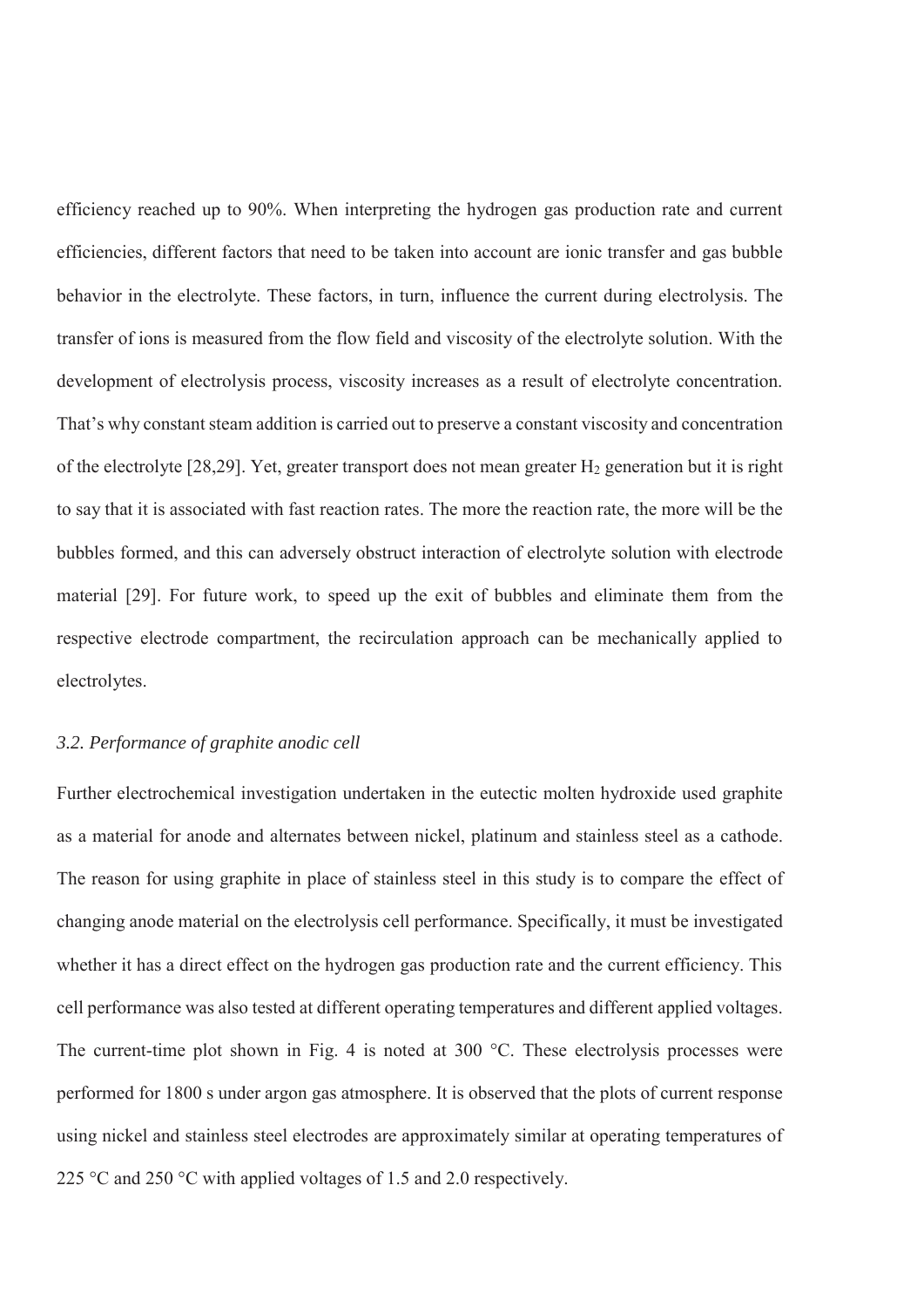Alternately, when the operating temperature of eutectic molten hydroxide is raised to 300 °C, the current response using a nickel cathode becomes higher than for stainless steel cathode. This difference between the former and latter is approximately 0.2 A and 0.4 A at 2.0 V and 2.5 V respectively as shown in Fig. 4. On the other hand, the current response using a platinum cathode is recorded as the lowest among the three different materials at different operating temperatures and applied voltages respectively.

The electro-activity of nickel cathode increased during electrolysis with increasing temperature. Platinum, however showed no change in its electro activity even when the operating temperature of eutectic molten hydroxide or the applied voltages was increased respectively. These findings can be considered as a promising for potentially novel, green technology aiming to produce hydrogen gas using cheap, untreated metal instead of precious platinum metal. The collection of the gas using water displacement method was carried out for 10 min and repeated twice to confirm the accuracy of the gas production rate.

#### *3.2.1. H2 gas production potentials @ anodic graphite cell*

The hydrogen gas flow rate increases with an increase in the operating temperatures of eutectic molten hydroxide and with increasing applied voltage during electrolysis, as seen in Fig. 5. For nickel cathode, the hydrogen gas flow rate produced during electrolysis at 300 °C and an applied voltage of 2.5 V, records the highest flow rate followed by stainless steel and platinum under same operating conditions. Alternately, the nickel electrode electro-activity for producing hydrogen gas reduces at a low temperature of 225 °C and at an applied voltage of 1.5 V to be lower than the stainless steel electrode gas flow rate at the same operating conditions, as seen in Fig. 5 [30]. While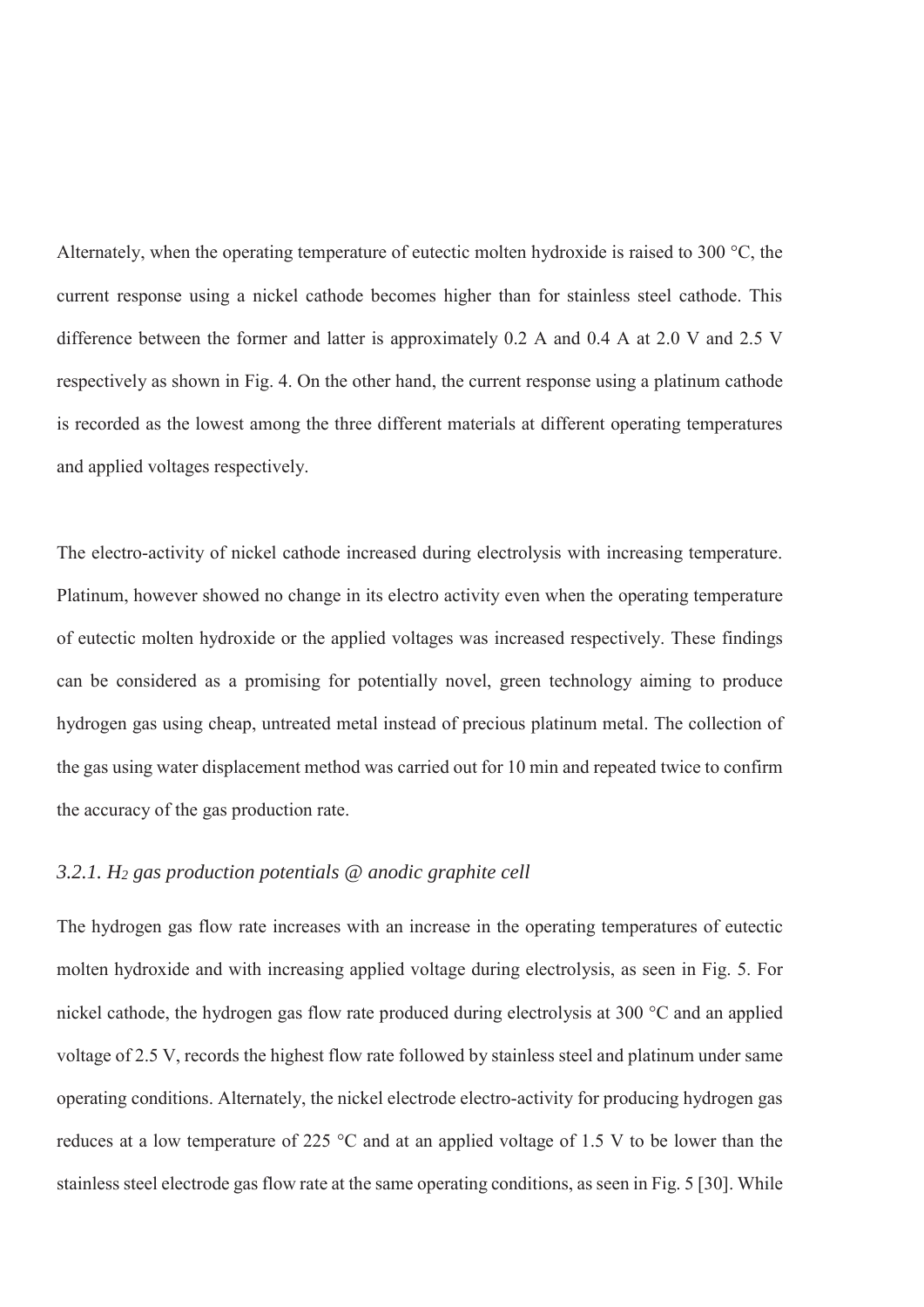comparing the hydrogen gas flow rate for both anodes made of stainless steel and graphite using different cathode metals, no significant change can be observed as seen in Figs. 2 and 5.

It is still imperative to mention that when graphite is used as an anode, the reduction process can possibly be obstructed by carbon particles blocking the pores of oxide. This can prevent electrolyte contact with oxide and significantly hamper the overall electrolytic process as mentioned by Cox A. et al., [31]. Therefore, it is important to take care when using graphite repeatedly to avoid contaminating the electrolyte and contributing to unfavorable side reactions. The production rate for each electrode was calculated using Eq. (1). The production rate for hydrogen gas increases with an increase in the operating temperature of eutectic molten hydroxide. The platinum cathode did not exhibit this behavior because its production rate decreases with increasing temperature. This behavior was seen even when stainless steel was used as an anode. The production rate of hydrogen gas decreases when the temperature increases to 300 °C. This result leads to the conclusion that electro-activity of platinum metal inside the eutectic molten hydroxide decreases with increasing operating temperature.

#### *3.2.2. Current efficiency of the cell*

Fig. 6, presents the range and the average calculated values of current efficiency for the electrochemical cell using different cathode materials at different operating temperatures. The current efficiency of hydrogen gas production decreases with an increase in the operating temperature of the eutectic molten hydroxide. For example, as temperature increases from 225 to 300 °C, the current efficiency decreases from 101.6 to 68.0% using nickel metal as cathode and graphite as anode. The reason for being the current efficiency about 101.6% at 225 °C using nickel cathode can be explained as an experimental error. For use stainless steel and platinum cathodes,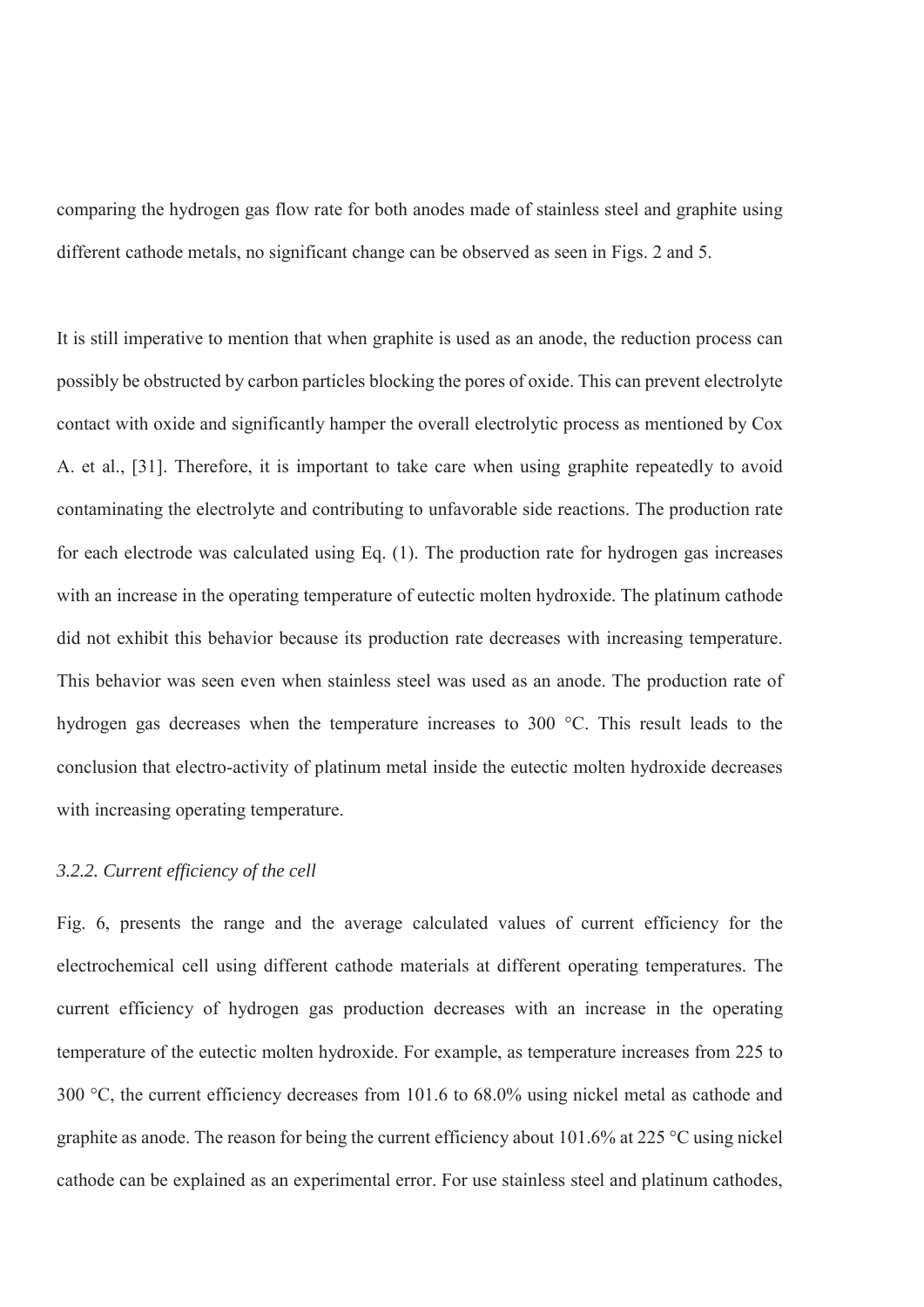the current efficiencies were 115.3% and 102.3% respectively at 225 °C. The reason for being the current efficiency more than 100% is an experimental error at this specific operating temperature. The reason for decrease in current efficiency for hydrogen generation with an increased temperature of eutectic molten hydroxide is because the formation of superoxide  $O^{2-}$  reduction increases and subsequently competes with the hydrogen formation reaction [11] as seen in Eqs. (4) and (5):

Anode: 
$$
4OH^-
$$
 →  $O_2^-$  +  $2H_2O$  +  $3e^-$  (4)

Cathode: 
$$
O_2^-
$$
 + 2H<sub>2</sub>O + 3e<sup>-</sup>  $\rightarrow$  4OH<sup>-</sup> (5)

These findings relating to a decrease in current efficiency with increasing temperature and applied voltage is not in agreement with the current efficiency findings for hydrogen gas production using stainless steel as an anode. The only exception to this rule was using platinum as a cathode. In conclusion, the current efficiency increases with an increase in operating temperature of eutectic molten hydroxide (for all cathode materials) and increasing the applied voltages in case of using either nickel or stainless steel as cathode during electrolysis.

### **4. Conclusions**

This study finds that steam splitting assisted the eutectic molten hydroxide electrolysis at high operating temperatures for hydrogen gas production is a way forward to reduce applied voltages. For nickel cathode, an increase in current directly affected the hydrogen gas flow rate at cathode. Comparatively Ni cathode against stainless steel anode proved a good combination. The achieved current efficiency for Ni, increased from 63.2 to 90.5% with an increase in the operating temperature from 225 to 300 °C respectively. For platinum cathode, the flow rate of hydrogen gas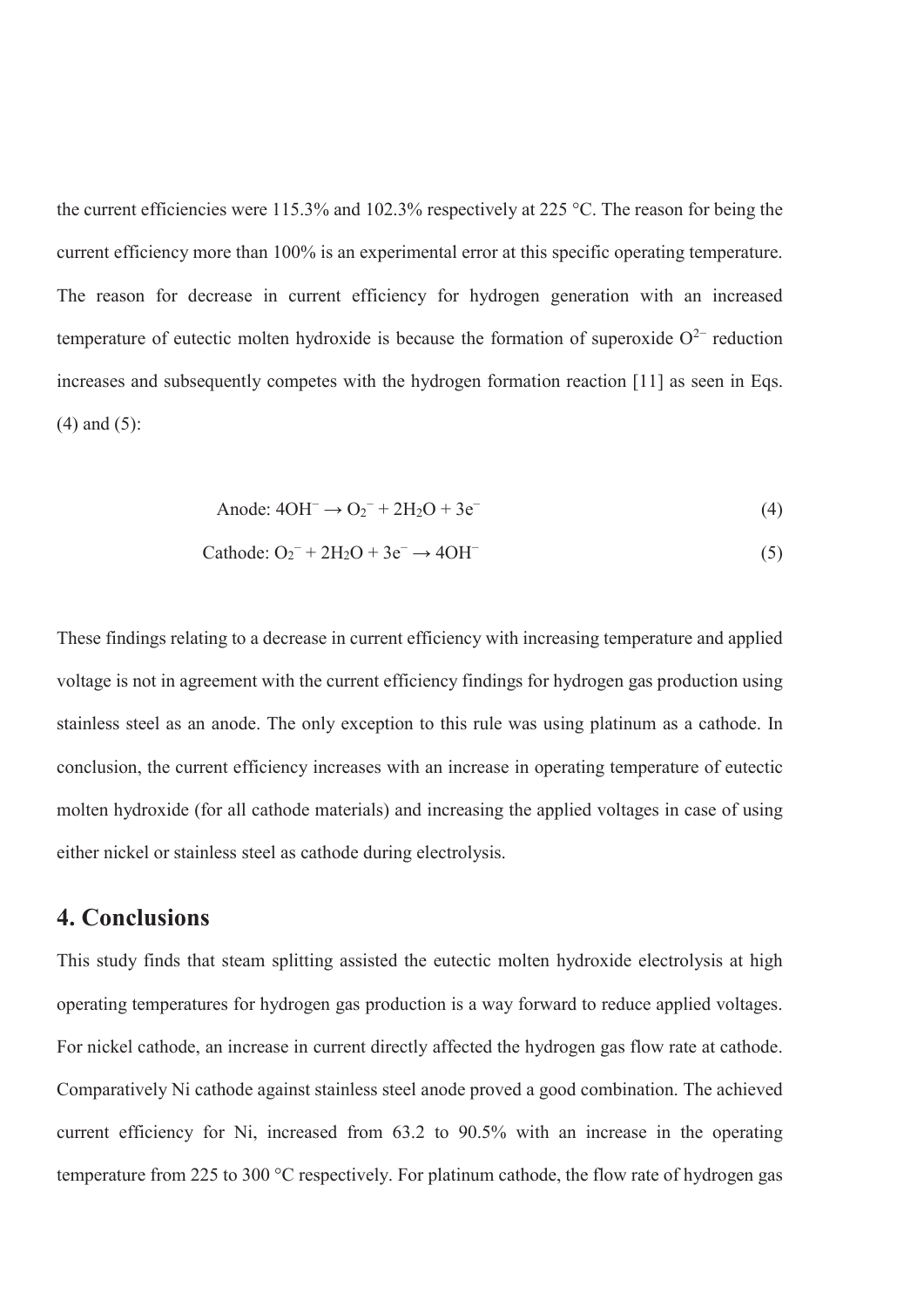production increased from 1.6 to 4.5 cm<sup>3</sup> min<sup>-1</sup> with an increase in the applied voltage from 1.5 to 2.5 V at 300 °C. For stainless steel cathode and anode, the hydrogen gas flow rate also increased from 2 to 7 cm<sup>3</sup> min<sup>-1</sup>. However, when graphite anode was used during electrolysis, the response of current increased with an increase in the operating temperature. The subsequent production rate also increased, but the current efficiency decreased with an increase in the operating temperature for all three cathode materials. This behaviour can be attributed to the carbon particles that obstruct the reduction process by blocking the pore of the oxide and preventing oxide from coming in contact with electrolyte. Cost effective electrode material with good stability and catalytic nature electrolyte will be a good option for the anodic electrode under these conditions for  $H_2$  gas production.

## **Acknowledgment**

The authors are grateful for the financial supports from the EPSRC (EP/J0 0 0582/1 and EP/F026412/1), and Ningbo Municipal People's Government (3315 Plan and 2014A35001-1).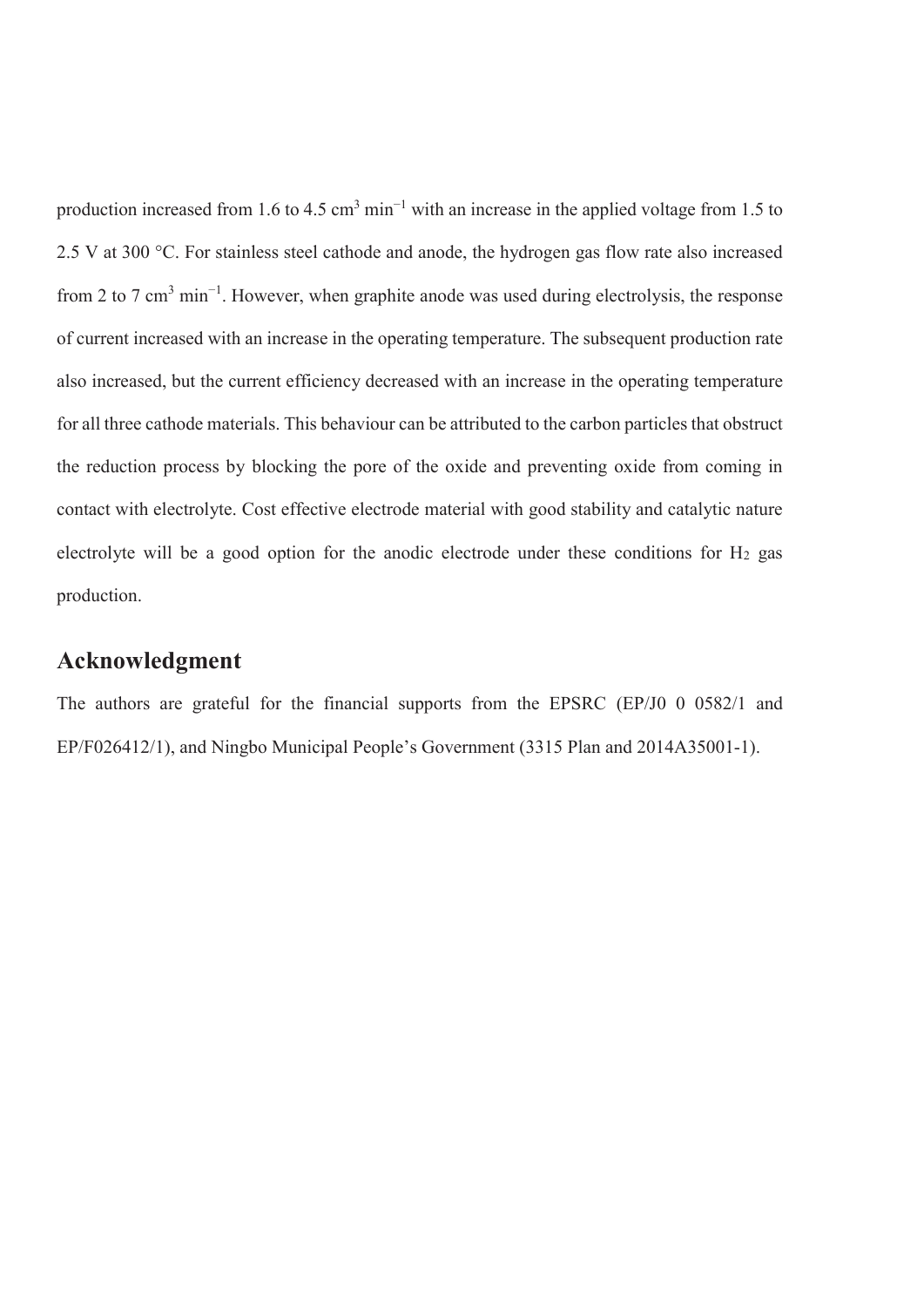# **References**

- 1. H. Yüksel, A. Özbay, M. Kahraman, R. Solmaz, Int. J. Hydrogen Energy 43 (23) (2018) 10586–10594.
- 2. I. Dincer, C. Acar, Int. J. Hydrogen Energy 40 (34) (2015) 11094–11111.
- 3. C. Acar, I. Dincer, J. Clean. Prod. 218 (2019) 835–849.
- 4. R. Kothari, D. Buddhi, R. Sawhney, Renew. Sust. Energ. Rev. 12 (2) (2008) 553–563.
- 5. E. Cuce, Z. Nachan, P.M. Cuce, F. Sher, G.B. Neighbour, Intl. J. Ambient Energy. 40 (1) (2019) 86–95.
- 6. C. Mansilla, J. Sigurvinsson, A. Bontemps, A. Maréchal, F. Werkoff, Energy. 32 (4) (2007) 423–430.
- 7. N.K. Al-Shara, F. Sher, A. Yaqoob, G.Z. Chen, Int. J. Hydrogen Energy. 44 (50) (2019) 27224–27236.
- 8. T. Kato, M. Kubota, N. Kobayashi, Y. Suzuoki, Energy. 30 (14) (2005) 2580–2595.
- 9. D. Ipsakis, T. Kraia, M. Konsolakis, G. Marnellos, Renew. Energy. 125 (2018) 806–818.
- 10. M. Balat, Int. J. Hydrogen Energy. 33 (15) (2008) 4013–4029.
- 11. S. Licht , S. Liu , B. Cui , J. Lau , L. Hu , J. Stuart , B. Wang , O. El-Ghazawi , F.-F. Li, J. Electrochem. Soc. 163 (10) (2016) 1162–1168.
- 12. N.K. Al-Shara , F. Sher , S.Z. Iqbal , Z. Sajid , G.Z. Chen ,J. Energy Chem. 49 (2020) 33– 41.
- 13. N. Nagai, M. Takeuchi, T. Kimura, T. Oka, Int. J. Hydrogen Energy. 28 (1) (2003) 35–41.
- 14. S. Licht, B. Cui, B. Wang, F.-F. Li, J. Lau, S. Liu, Science. 345 (6197) (2014) 637–640.
- 15. J.C. Ganley, Int. J. Hydrogen Energy. 34 (9) (2009) 3604–3611.
- 16. A. Anani , Z. Mao , R.E. White , S. Srinivasan , A. Appleby , J. Electrochem. Soc. 137 (9) (1990) 2703–2709.
- 17. P.A. Selembo, M.D. Merrill, B.E. Logan, J. Power Sources. 190 (2) (2009) 271–278.
- 18. A.K. Chaurasia, H. Goyal, P. Mondal, Int. J. Hydrogen Energy. (2019).
- 19. R. Hino, K. Haga, H. Aita, K. Sekita, Nucl. Eng. Des. 233 (1-3) (2004) 363–375.
- 20. K.H. Kim, A. Farooq, M.Y. Song, S.-C. Jung, K.-J. Jeon, J. Song, C.H. Ko, J. Jae, Y.-K. Park, J. Environ. Manage. 232 (2019) 330–335.
- 21. X. Du , W. Liu , Z. Zhang , A. Mulyadi , A. Brittain , J. Gong , Y. Deng , Chem. Sus. Chem. 10 (5) (2017) 847–854.
- 22. B. Bozzini , S. Barella , F. Bogani , G. Giovannelli , S. Natali , G. Scarselli , M. Bo- niardi , Mater. Corros. 63 (11) (2012) 967–978.
- 23. Y. Bicer, I. Dincer, ACS Sustain. Chem. Eng. 5 (9) (2017) 8035–8043.
- 24. K. Guo, A. Prévoteau, K.Rabaey, J.PowerSources.356 (2017)4 84–4 90.
- 25. R. Chen, C. Yang, W. Cai, H.-Y. Wang, J. Miao, L. Zhang, S. Chen, B. Liu, ACS Energy Lett. 2 (5) (2017) 1070–1075.
- 26. M. Zhou , Q. Weng , Z.I. Popov , Y. Yang , L.Y. Antipina , P.B. Sorokin , X. Wang , Y. Bando , D. Golberg , ACS Nano. 12 (5) (2018) 4148–4155.
- 27. W. Cai, W. Liu, J. Han, A. Wang, Biosens. Bioelectron. 80 (2016) 118–122.
- 28. W. Doenitz , R. Schmidberger , E. Steinheil , R. Streicher , Int. J. Hydrogen Energy. 5 (1) (1980) 55–63.
- 29. R.F. De Souza , J.C. Padilha , R.S. Gonçalves , M.O. De Souza , J. Rault-Berthelot , J. Power Sources. 164 (2) (2007) 792–798.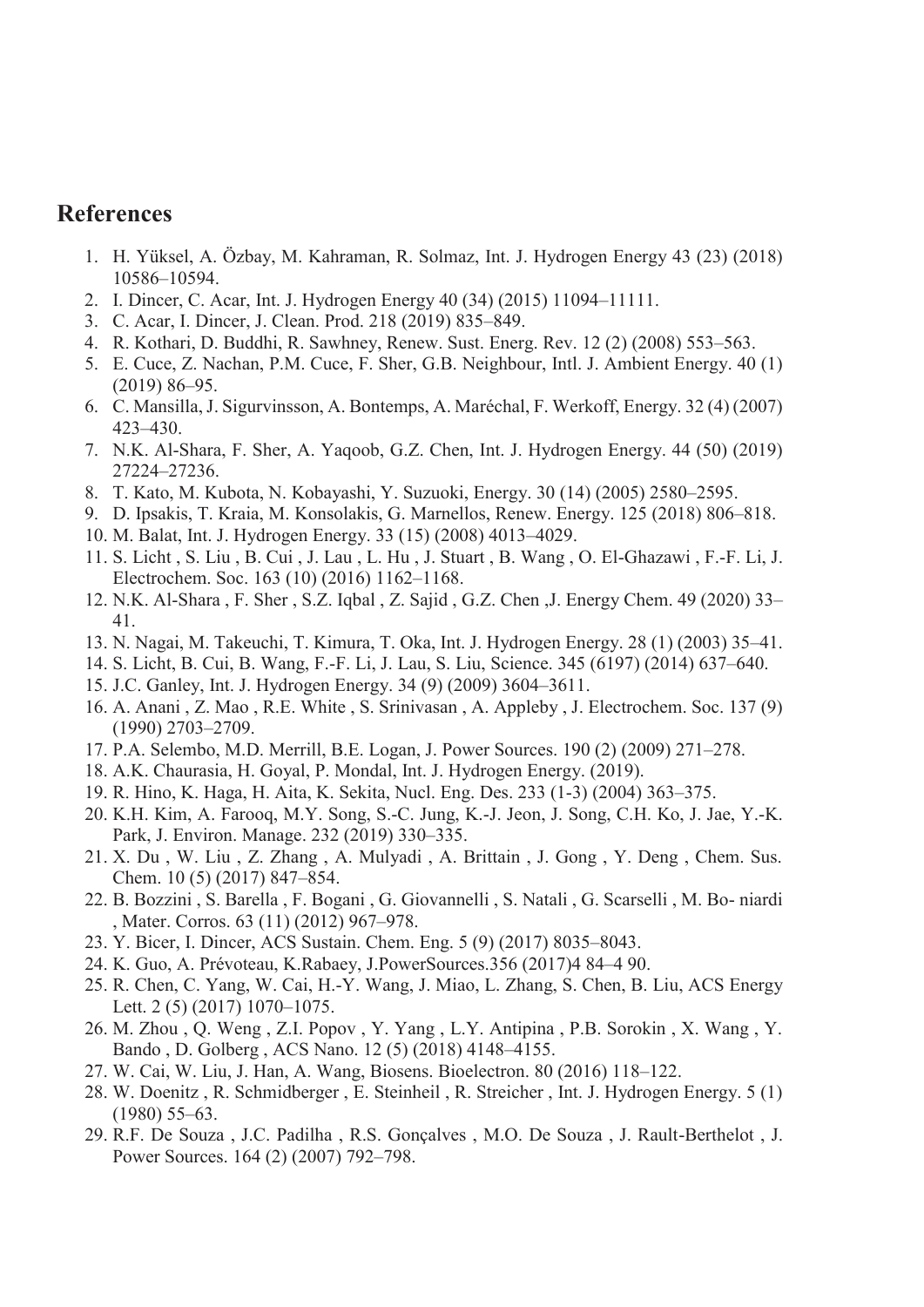- 30. A.G. Vidales, K. Choi, S. Omanovic, Int. J. Hydrogen Energy. 43 (29) (2018) 12917– 12928.
- 31. A. Cox, D.J. Fray, J. Appl. Electrochem. 38 (10) (2008) 1401–1407.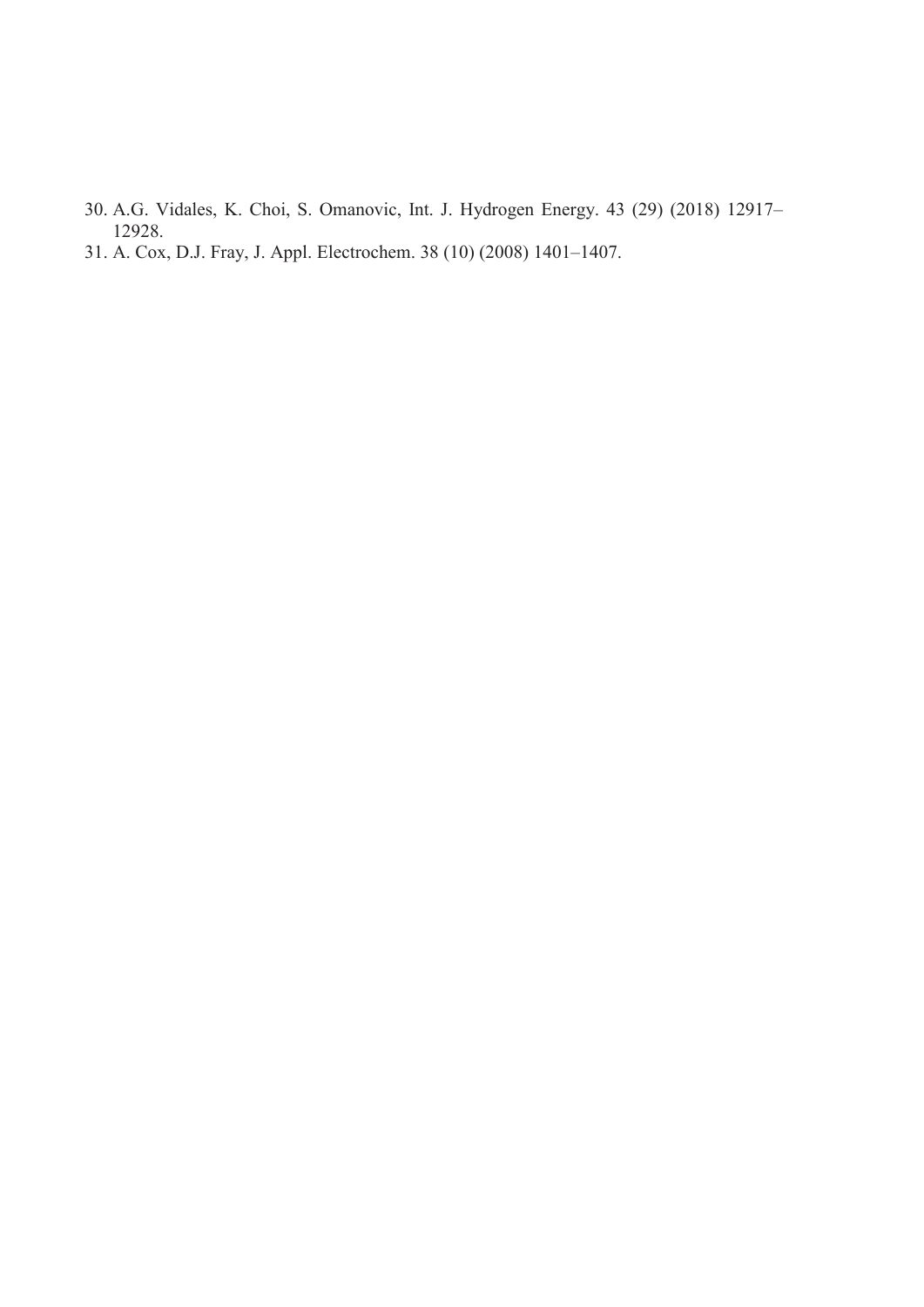# **List of Tables**

| Electrode material | Diameter (cm) | Depth (cm)          | Surface area $\text{cm}^2$ ) |
|--------------------|---------------|---------------------|------------------------------|
| Nickel             | 0.50          | 1.50                | 2.55                         |
| Platinum wire      | 0.05          | $1.50 \times 10.80$ | 2.55                         |
| Stainless steel    | 0.50          | 1.50                | 2.55                         |
| Graphite           | .00.          | . 50                | 5.50                         |

**Table 1.** Dimensions of the electrodes.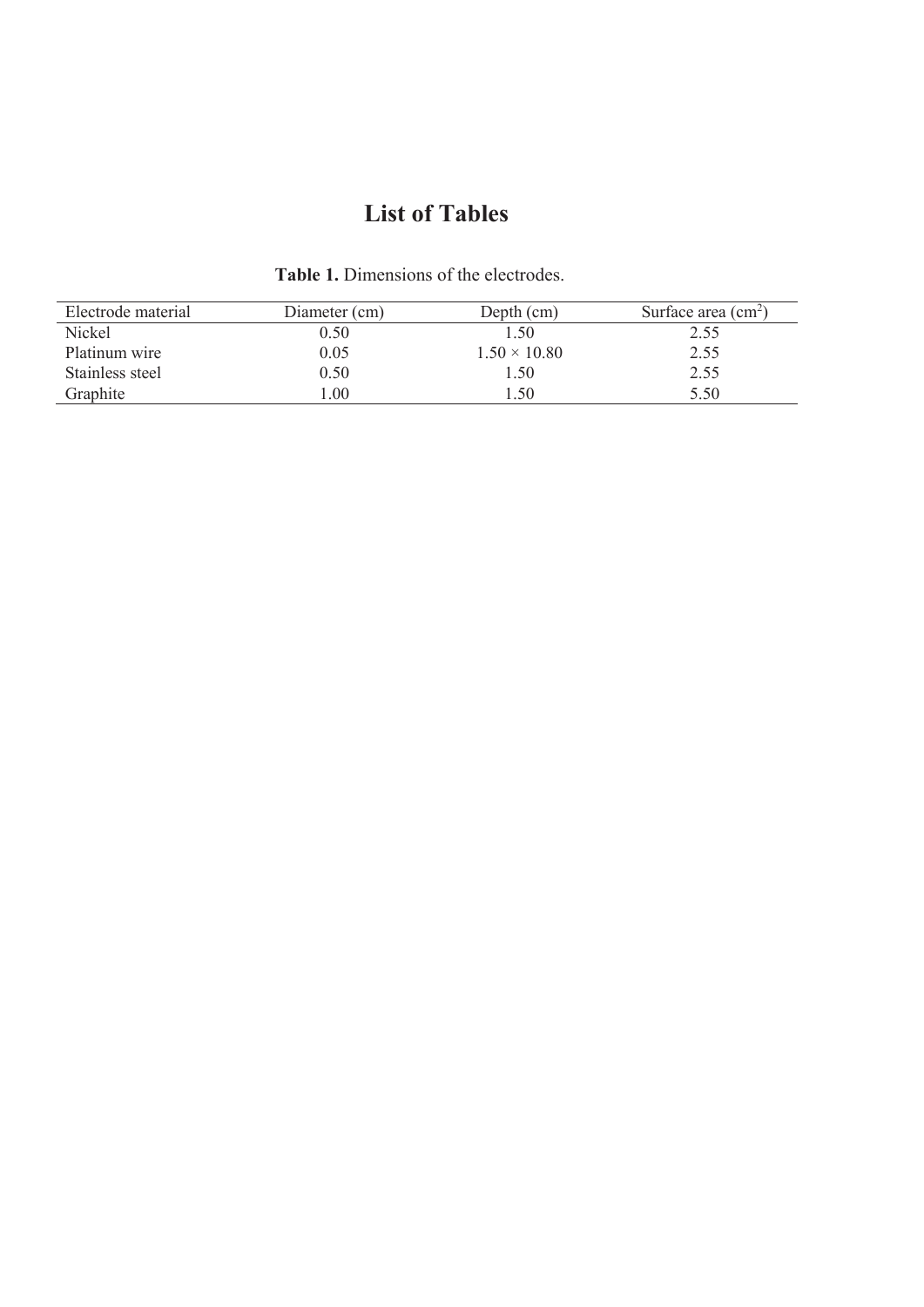**List of Figures** 



Fig. 1. Current-time plots @ stainless steel anode vs Ni, Pt, and St.st cathodes recorded for 1800 s electrolysis at a temperature of 300 °C and applied voltages of 1.5, 2.0 and 2.5 V.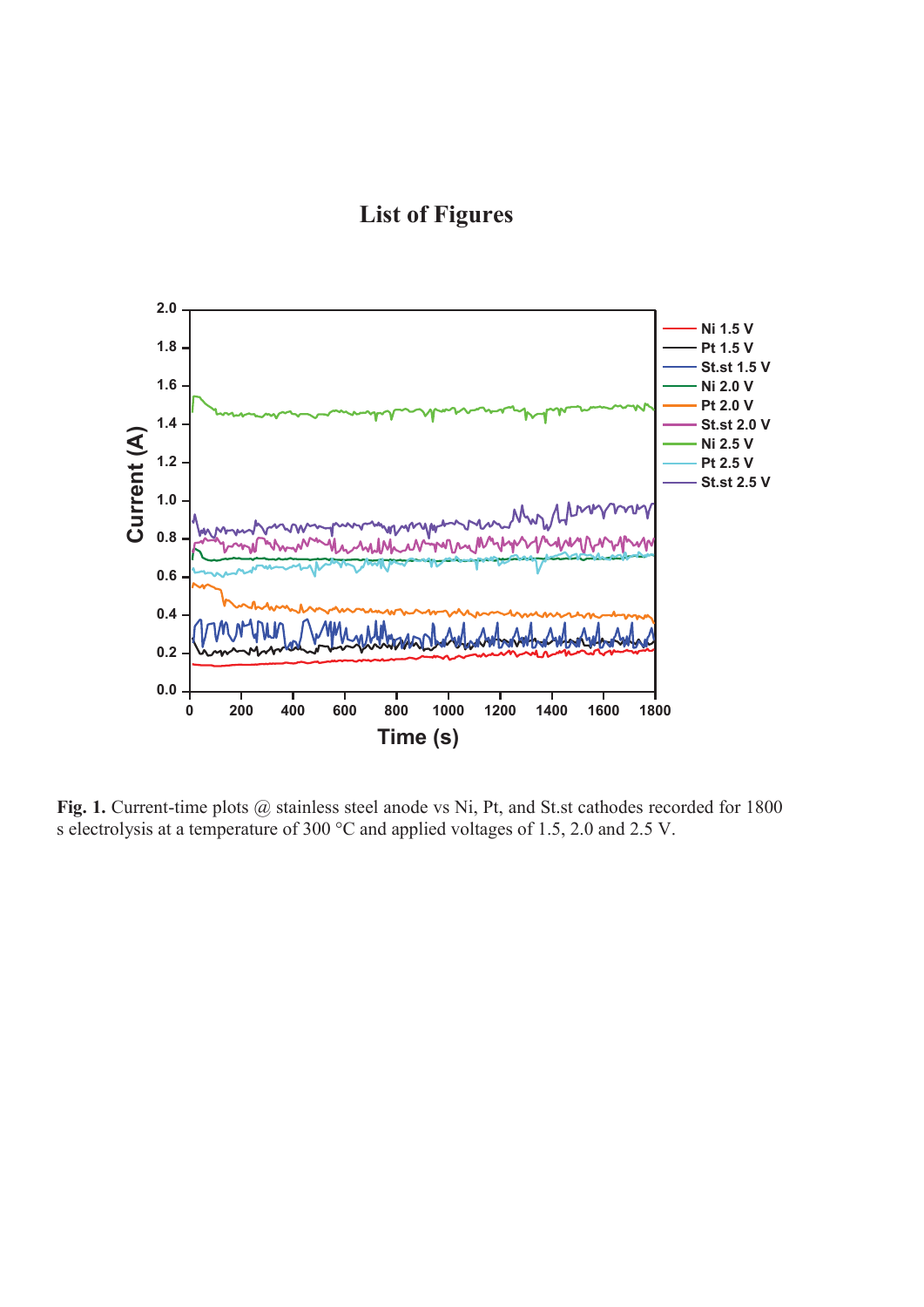

**Fig. 2.** Hydrogen gas production rate versus applied voltages at various operating temperatures; *T*1 (225 °C), *T*2 (250 °C) and *T*3 (300 °C) with St.st anode and different cathode materials; (a) Ni, (b) Pt and (c) St.st.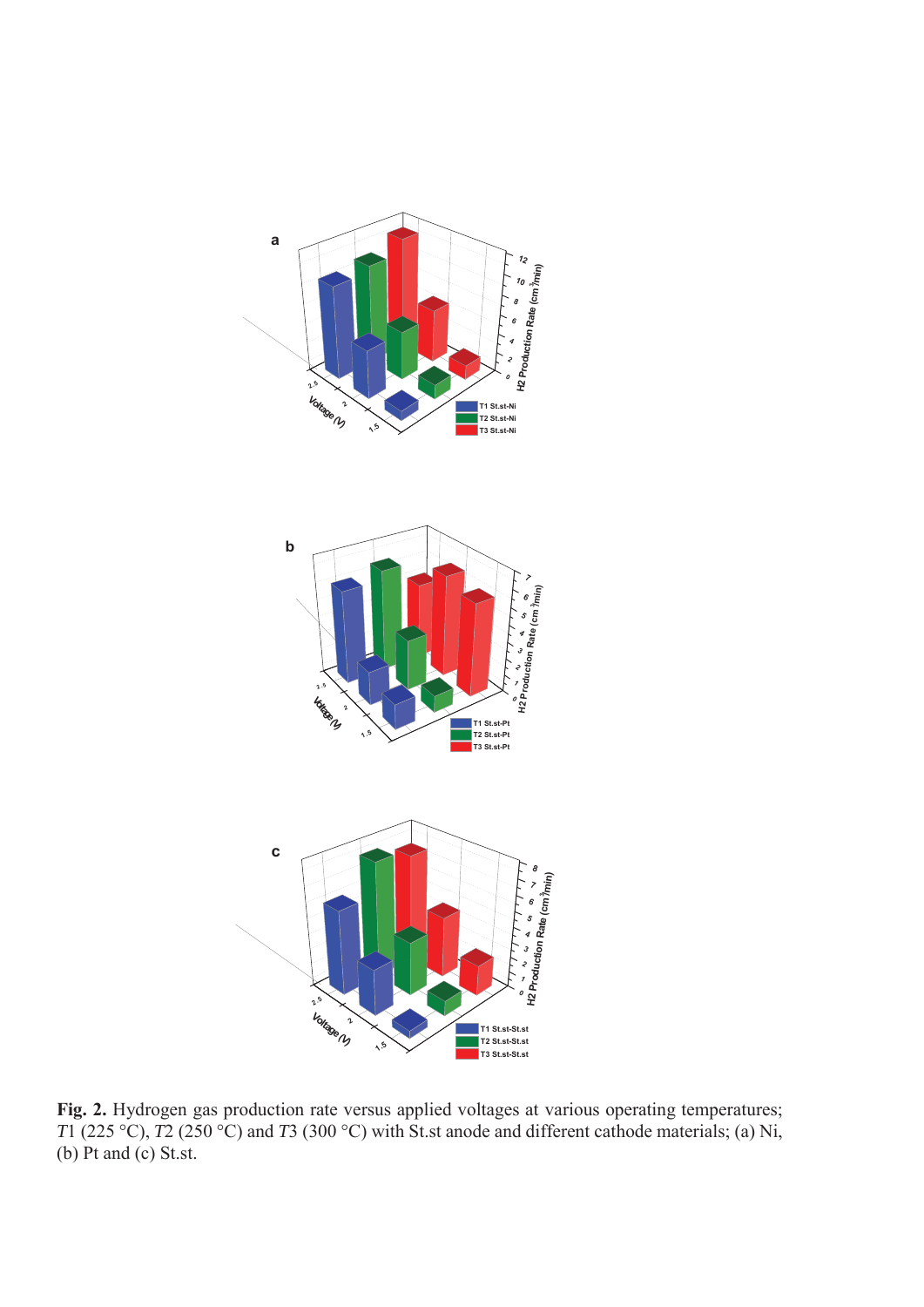

**Fig. 3.** Current efficiency of electrochemical cell for hydrogen gas production at different operating temperatures; *T*1 (225 °C), *T*2 (250 °C) and *T*3 (300 °C) with St.st anode.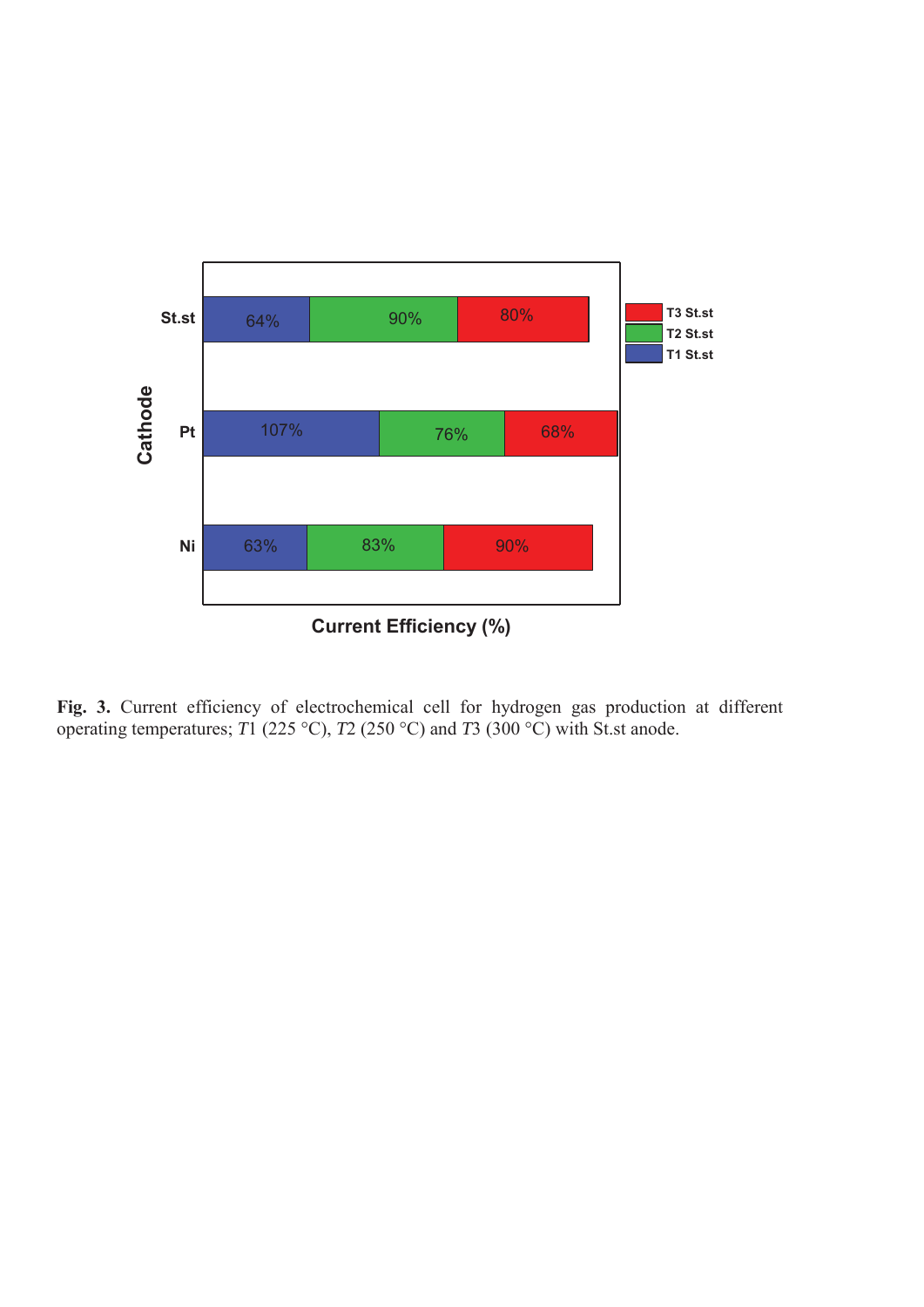

Fig. 4. Current-time plots @ graphite anode vs. Ni, Pt and St.st cathodes recorded for 1800 s electrolysis at 300 *°*C temperature with different applied voltages; 1.5, 2.0 and 2.5 V.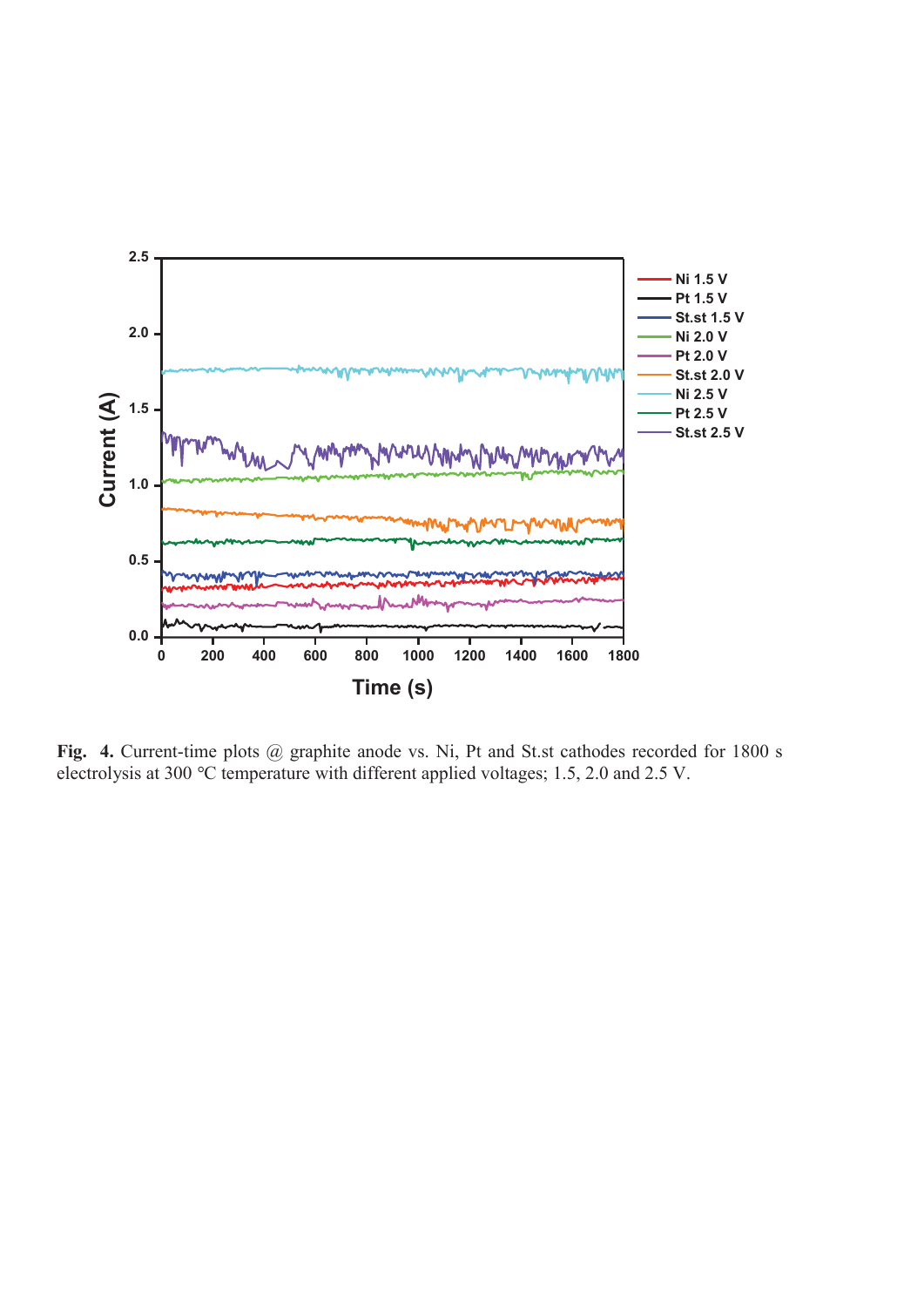

**Fig. 5**. Hydrogen gas production rate versus applied voltages at different operating temperatures; *T*1 (225 °C), *T*2 (250 °C) and *T*3 (300 °C) with graphite anode and various cathode materials; (a) Ni, (b) Pt and (c) St.st.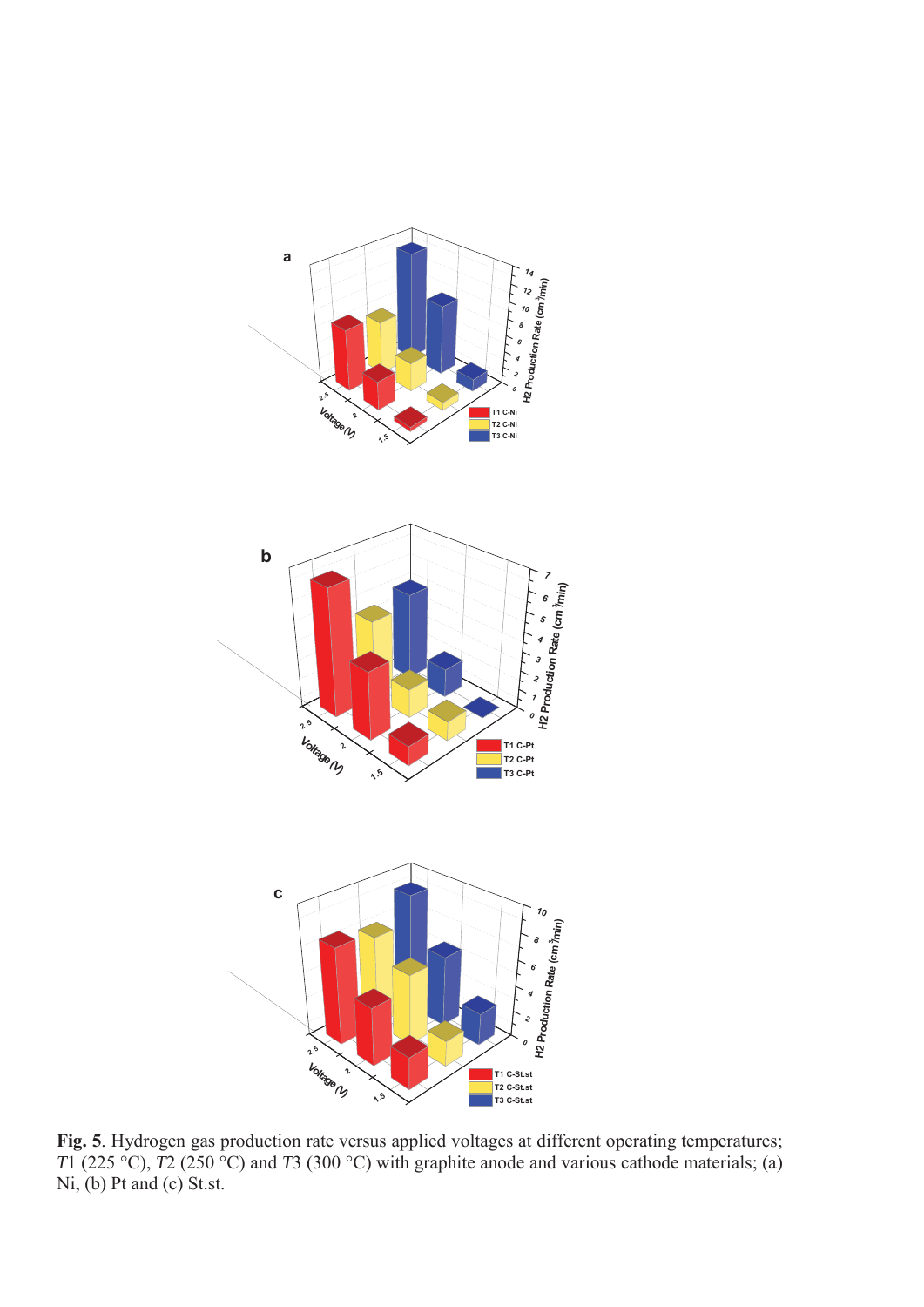

**Fig. 6.** Current efficiency of the electrochemical cell for hydrogen gas production at different operating temperatures; *T*1 (225 °C), *T*2 (250 °C) and *T*3 (300 °C) with graphite anode.